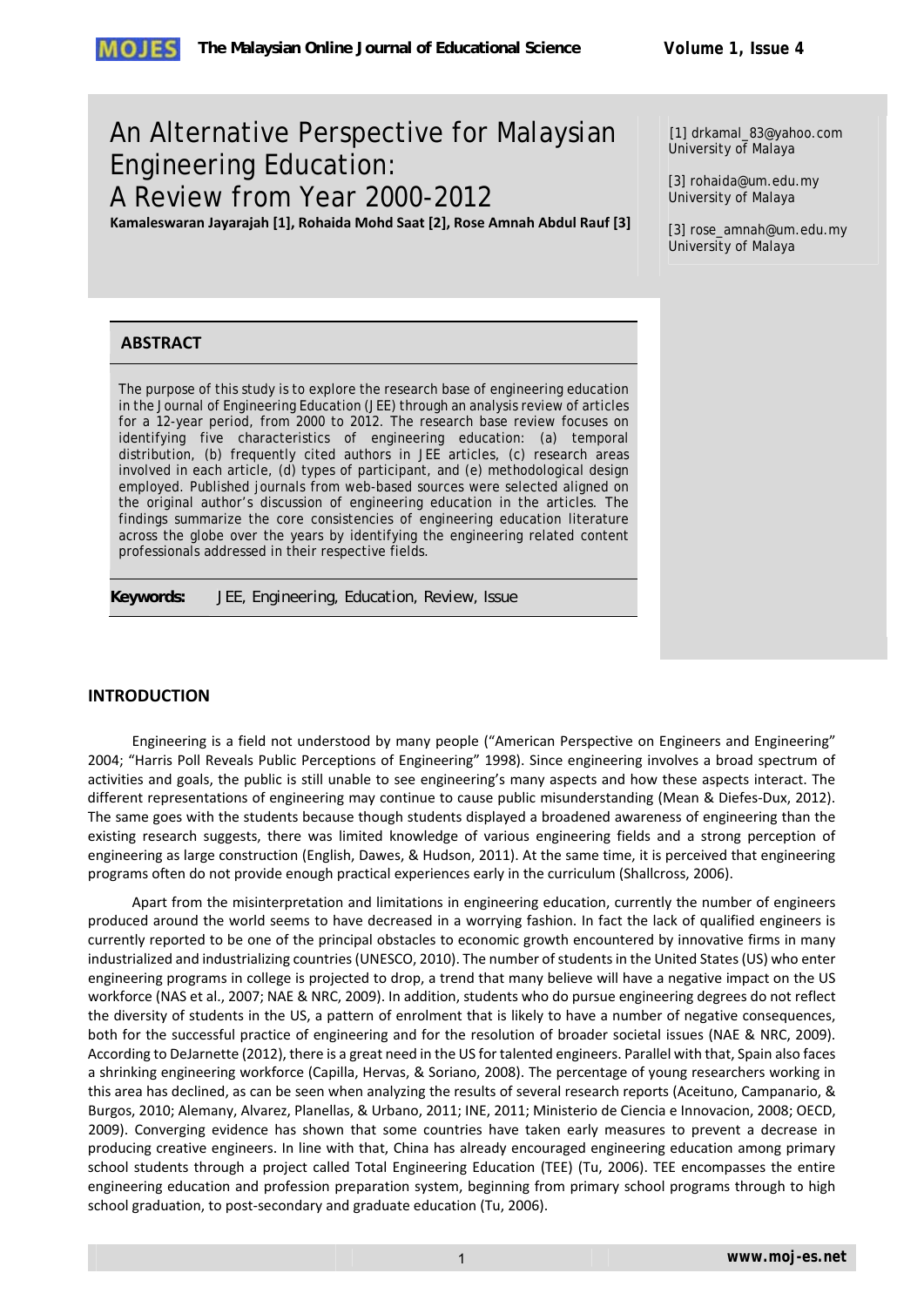Malaysia is also experiencing the same problem as other countries across the globe. In Malaysia, the Ministry of Education has estimated the current number of engineers in the country at about 140,000. This is projected to reach over 200,000 by 2017, based on an annual output of 15,000 new graduates here in Malaysia (Kieong, 2012). These engineers should be academically qualified, have the necessary training and experience or wide exposure to the engineering profession. However, it is an alarming target to be accomplished since the students' enrolment into the science stream has decreased as low as 29% in 2012 (Nordin, 2012). At the present rate, it will be difficult for Malaysia to increase the number of quality engineers in the country. This can result in serious consequence to the country's innovation and development plan since only students who enrol in Science, or Science and Mathematics are able to pursue furtherin science education and science related careers. It isinevitable that the sustained competitive advantage of nations depend more and more on the engineering field. Unfortunately, Malaysian primary and secondary schools seem to have a limitation in producing enough students with the interest, motivation and skills required (Ali, 2012). This is an urgent issue since Malaysia needs at least 500,000 workforce from the science stream this coming 2020 to be declared a fully developed country (Hamdan, 2012). Apart from the students' interest in learing science, the misconceptions and the restrictions in engineering programs could also be the factors holding back Malaysia's vision to grow into an established nation.

Hence, this paper focuses on the research areas in each of the engineering education article that has been researched in the *Journal of Engineering Education* (JEE) over a period of 12 years. Despite having a high impact factor (1.925), there has been a lack ofreview research in JEE; this paperreviews published articlesin almost the entire journals in JEE. Apart from that, although there are a number of review articles published in JEE, none of them are published for a review of 12 years. Therefore, the search in this paper was limited from the years 2000 until 2012 and a total of 222 published articles were identified.

This review is not undertaken to report solely on the collective achievement of a large number of people regarding engineering education research but rather to be used as a means for setting a comprehensive foundation for the future research and development of Malaysian engineering education. Despite almost all the perceived articles in JEE were authors from abroad, this review provides the thoughts and an eye opener for Malaysian researchers especially on the advancement of Malaysian engineering education. Thus, this review not only represents a synthesis in its own right but at the same time offers crucial perspective from a collective of engineering education research across the globe. This paper aims at giving some serious points and beliefs about engineering education apart from moving forward, in line with other nations.

The purpose of this paper isto give a general idea of engineering education that has been carried out in countries across the globe as well as to assess it and discuss its possibilities for future development of Malaysia. This paper is also aimed at exploring the type and the regularity of research areas that have been researched in engineering education. Apart from analysing the research areas or issues in each engineering field, the type of participants and the research methodology employed are also analysed. In fact, the authors who have published regularly in JEE articles are also discussed in this paper in order to provide an opportunity to Malaysian researchers who are keen in researching engineering education fields. However, it is perceived that some loopholes do exist where more research could be carried out involving engineering education across the nation. This review answers the ambiguities by reflecting on where Malaysian engineering education could be directed apart from perceiving questions that need to be considered in its on‐going development.

#### **METHOD**

This paper identified published research using Educational Resources Information Centre (ERIC) as the main scanning bibliographic database. Access to ERIC database has become considerably easier with the emergence of web‐ based service providers such as EBSCO, Educational Journals @ ProQuest, Emerald, Science Direct, Scopus ™, Springer Link, Taylor and Francis Online and Web of Science. However, this paper has solely employed Educational Journals @ ProQuest database where this database is scanned to retrieve the published articles involving engineering education in JEE articles. These articles were screened using key search terms such as "engineering", "education", "review", "issue" and "field". By analysing the articles' title, abstract, research areas, samples, methods and findings, this paper managed to provide empirical results involving temporal distribution of engineering education, research at education levels and methodological approaches apart from reviewing the frequently cited authors in JEE. Apart from that, this article has grouped the steps that countries have taken in facing the dwindling force of engineering in their respective nations. The methods utilized by the researchers have been grouped and analysed in a comprehensive fashion. These merged groups have been compressed into categories such as learning style, teaching methods and STEM education where these categories or research areas remain as one of the ways to overcome the shrinking force of engineers both in developed and developing countries.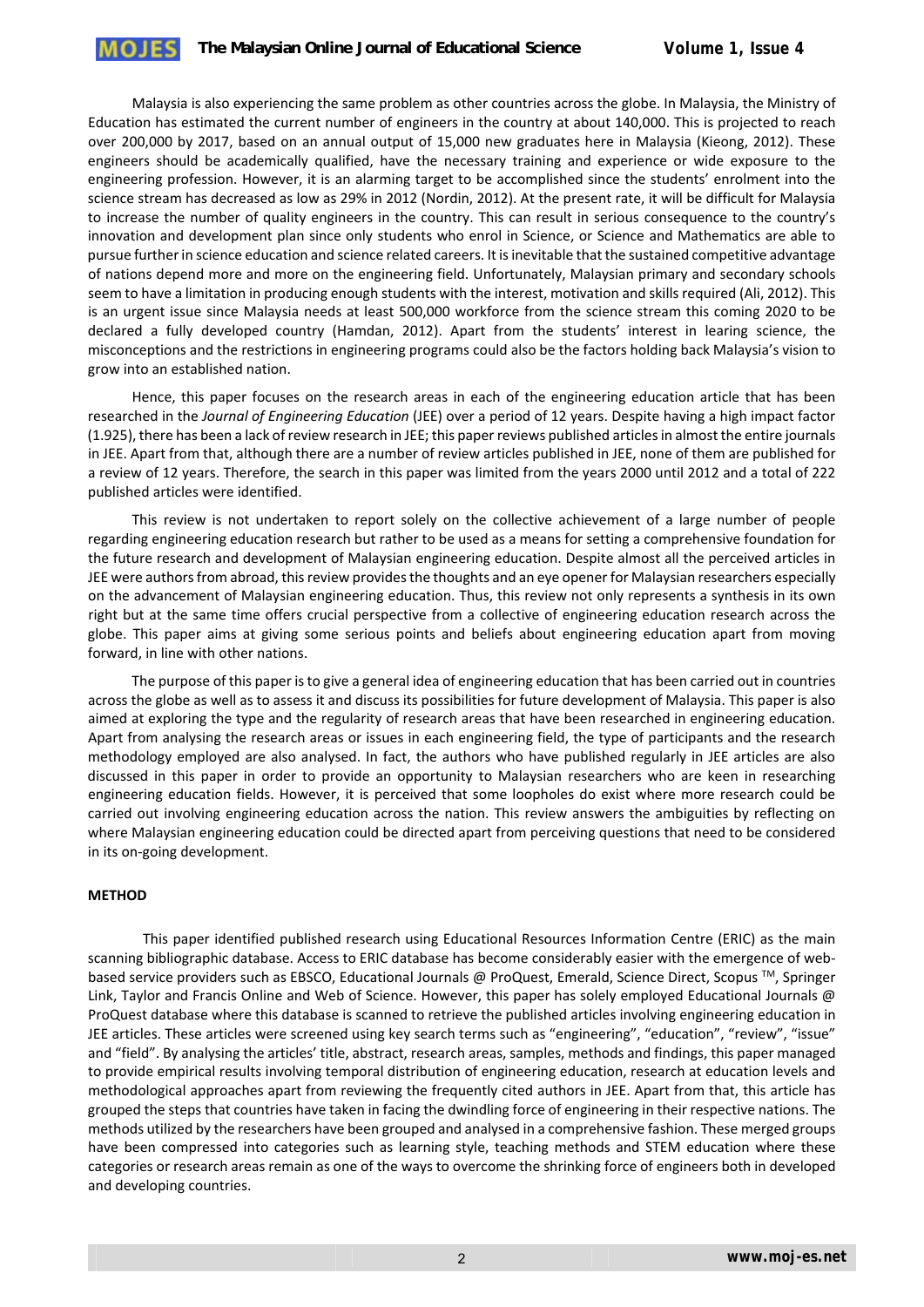### **The Malaysian Online Journal of Educational Science** *Volume 1, Issue 4*

Meta-analysis offers several benefits over traditional narrative review as employed in this paper. Although meta-analysis offers a more objective, disciplined and transparent style to assimilate existing findings, in practice metaanalysis still produces inaccurate conclusions (Ellis, 2011). In fact, editorial boards have discovered that findings must be interpreted in a significant way and not just by providing the effect sizes without providing the viewpoint (Humphrey, 2011). Apart from that, a collection of quantitative data is required for an inclusion of meta-analysis (Ellis, 2011) where this paper has managed to retrieve fewer numbers of published researches which use the quantitative research paradigm. Hence, a narrative review supported by descriptive empirical statistics is employed to interpret the research findings in this paper.

#### **RESULTS**

The findings of this paper provide a descriptive analysis of the engineering education research field. Although there is a research base for engineering education in Malaysia, these findings give an additional appearance of why and how other countries have perceived engineering education for the past 12 years. Parallel to that, these findings have summarized the scope of research being conducted by engineering education scholars, who is being studied and the institutions in which engineering education research is being conducted and published. The findings are organized in five sections;

- a) Temporal distribution,
- b) Frequent authors in JEE articles,
- c) Research areas involved in each article
- d) Types of participant and
- e) Methodological design employed.

a) Temporal distribution of research studies in engineering education**.**



*Figure 1*: Distribution of reviewed articles.

Figure 1 presents the distribution of articles during the studied period. The total number of articles analysed is 222 throughout a period of 12 years. The dispersal of engineering education articles published in JEE fluctuated from 2000 until 2012 whereby the maximum number ofreviewed articles was 33 in 2008. However, the distribution of articles portrayed a positive outlook when the reviewed articles increased gradually from 2003 until 2006. The total increment was 80%. The following year, the reviewed articles have decreased 33% before increasing a total of 64% in 2008. The distribution pattern continued to fluctuate until 2012. The highest frequency for the reviewed articles is in 2008 where a total of 15% contributed to the overall distribution of the reviewed articles. Since year 2008 has the most number of published articles between 2000 until 2012, it is observed that only year 2008 has articles pertaining to all types of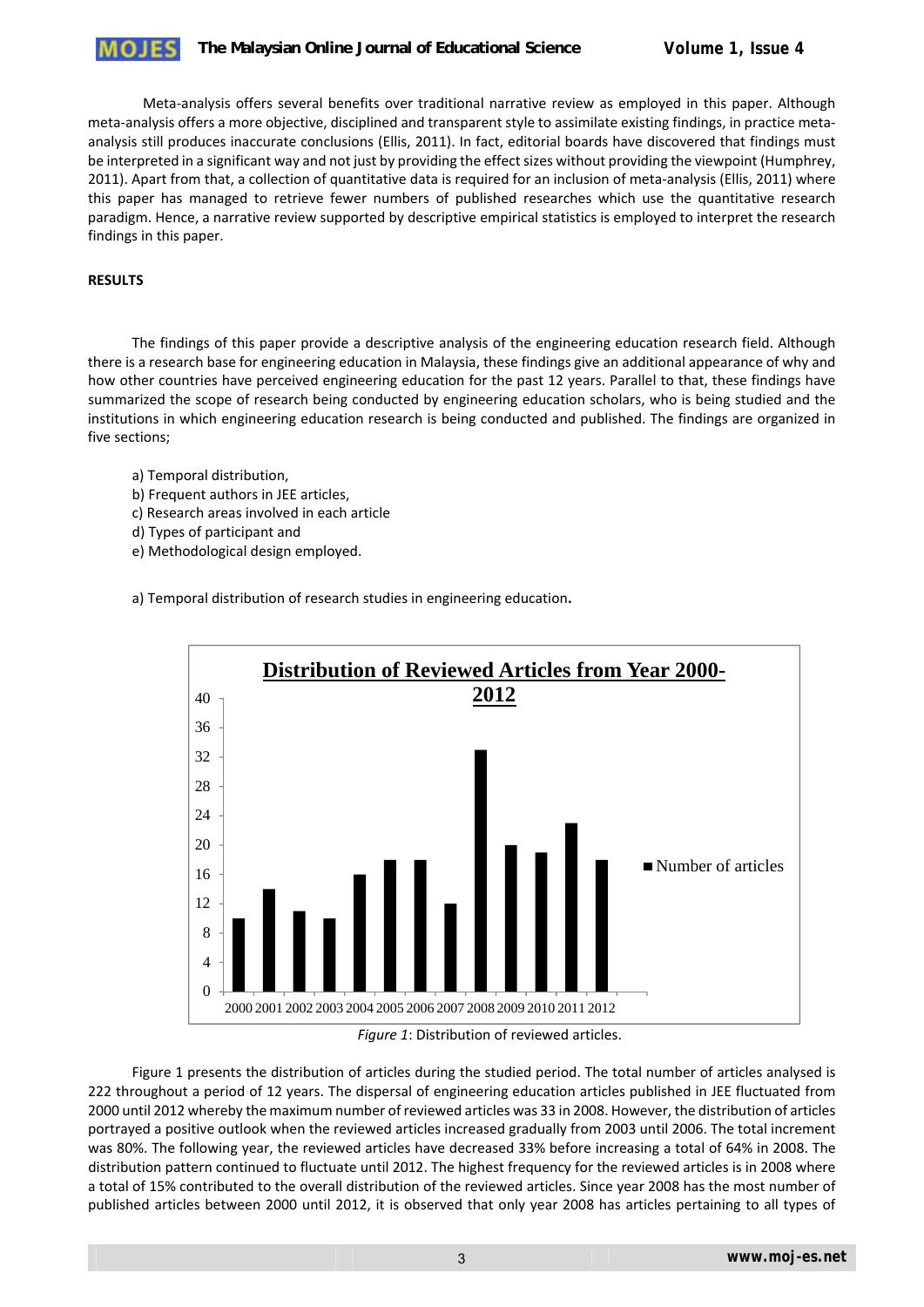### **The Malaysian Online Journal of Educational Science** *Volume 1, Issue 4*

methodologies employed in engineering education published articles. Apart from published articles, unpublished articles were also sought to help minimise the risk of publication bias (The Joanna Briggs Institute for Evidence Based Nursing & Midwifery, 2001). Fortunately, this paper has also reviewed unpublished articles despite finding unpublished studies are difficult to source, since, by their very nature, there is generally no public record of unpublished articles. Hence, this paper summarizes of all past research on engineering education through both published and unpublished articles.

#### b) Frequent authors in JEE articles

| No. | <b>JEE Authors</b> | <b>Published Articles</b> |
|-----|--------------------|---------------------------|
| 1.  | Felder, R. M.      | 10                        |
| 2.  | Ohland, M. W       |                           |
| з.  | Brent, R           | 5                         |
| 4.  | Besterfield, S. M. | 5                         |
| 5.  | Diefes-Dux, A. H.  | 4                         |
| 6.  | Lackey, J. W       | 4                         |
| 7.  | Lackey, L. W       | 4                         |
| 8.  | Prince, M. J       | 3                         |
| 9.  | Brodersen, A. J    | $\overline{2}$            |
| 10. | Follman, D. K      | $\overline{2}$            |
| 11. | Hartman, H         | 2                         |
| 12. | Hartman, M         | 2                         |

| Table 1: Frequently quoted authors in JEE from year 2000-2012 |  |  |  |
|---------------------------------------------------------------|--|--|--|
|---------------------------------------------------------------|--|--|--|

Table 1 shows the authors who have published frequently in JEE. A total of 12 authors have been identified in this paper. Felder was among the authors who have contributed the most number of articles in JEE pertaining to engineering education whereby 5% of the perceived articles in this paper have recognized Felder's research in engineering education studies. Three of Felder's articles pertained to motivation in engineering education. However, all the articles were published for undergraduates and the methodology employed was mainly qualitative. The situation for Brent is similar because Brent was the co-researcher for Felder in all the five published articles. On the other hand, Ohland has written the second highest number of articlesin JEE where the articles emphasize on gender and motivation in engineering education. Ohland used a large database of sample among undergraduates to publish the outcome of both qualitative and quantitative based research paradigm. The articles were constructed on samplesfrom 9 universities and a range of 75,000‐100, 179 participants. Meanwhile, Besterfield, published a versatile pattern of articles where the perceived articles were published using undergraduates and middle school students, mainly in the Science, Technology, Engineering and Mathematics (STEM) field. The following authors also published a flexible research design although most of them employed higher institution participants in most of their articles.

#### c) Research areas involved in each article

There are 15 research areasthat have been summarized from the 222 articles. Some articles have more than one research area but most of them have at least one main research area in their write up. A total of 239 research areas have been analysed. Figure 2 illustrates the type of research areas involved in each article of engineering education in the published articles. Each research area is also differentiated based on calculated percentages.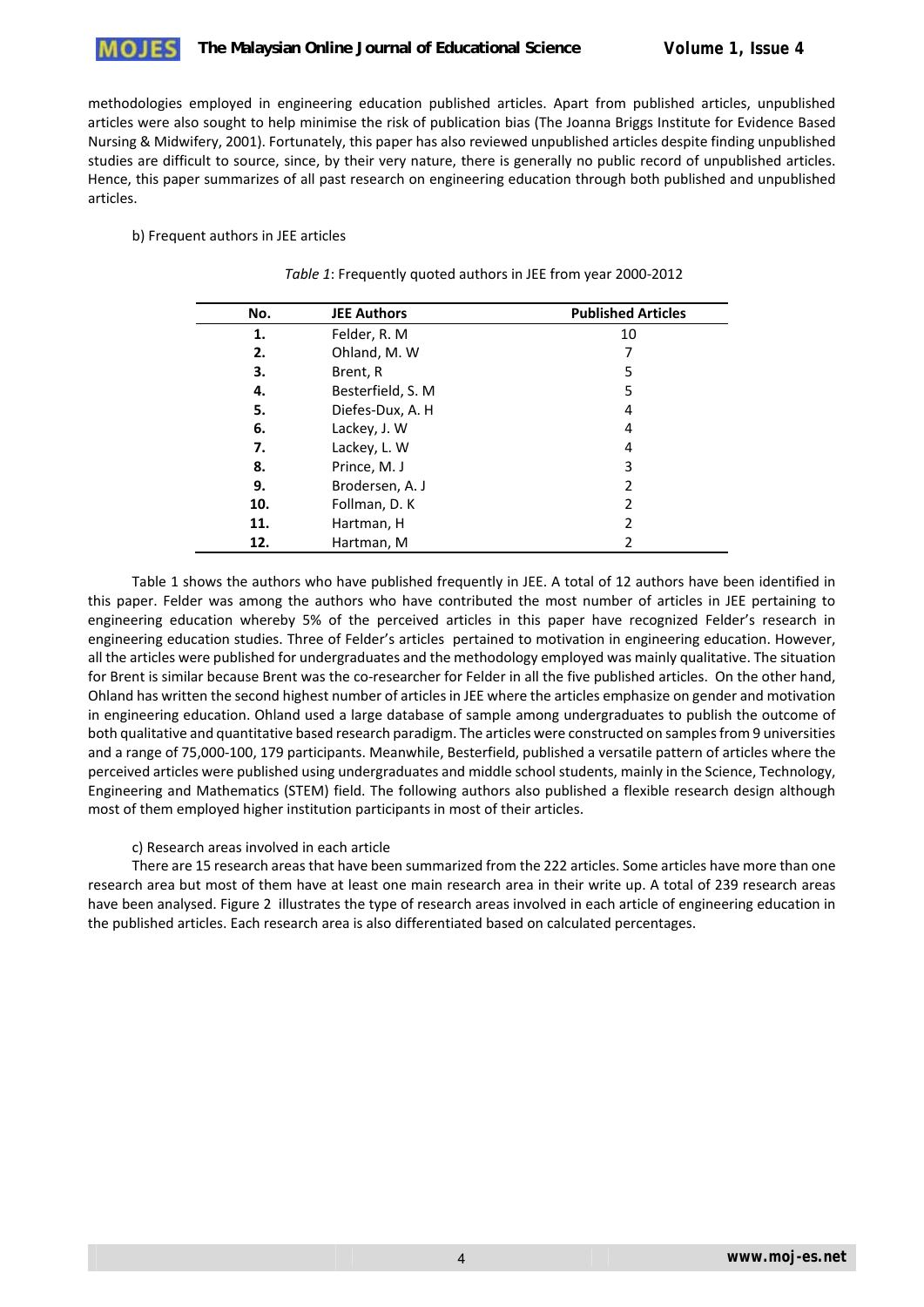

*Figure 2*: Research areas in engineering education from year 2000‐2012

This paper perceives that both learning style and teaching method research areas are given more or less the equal priority by researchers within the 12 year period. A total percentage of 32% is highlighted on teaching and learning in engineering education. Apart from that, attitudes and gender research areas are also emphasised in the published articles. Gender research area has been stressed every year of the JEE publication, mainly researching on the involvement of women in engineering education. Parallel to that, areas such as developing skills and inter‐disciplinary fields are also among the frequent research areas highlighted in engineering education. Subsequently, research areas such as motivation (5%), STEM education (4%), ethical values (4%), Accreditation Board for Engineering and Technology (ABET) (3%) and transformation of engineering education (3%) are also perceived in this paper. Transforming engineering education research area only started at the end of 2008 where issues such as mapping cultural landscape are stressed in a global scenario of engineering education.

 The transformation also highlighted the practice, policy and industry in 6 different continents. Hence, some articles in JEE were published pertaining to the best practices and recommendations in order to revolutionise engineering education. As years passed by, issues such as sustaining and expanding using professional development and community action research were also observed in transformation of engineering education research area. These areas are also convoyed with research areas such as interest (2%), innovation (2%) and assessment (1%). Both interest and innovation were areasthat were given lesser emphasis although in assessment, the system of assessment and formative pattern are revealed in the articles perceived. A total of 2.5% of articles researched on other areas such as students' misconception, academic trends, demographics, achievement, administration and research on reliability.

Among the stated 15 research areas, a sum of 5 research areas are analysed to scrutinise the highlighted issues in each research area. These perceived research areas are learning style, teaching method, attitudes, developing skills and inter-disciplinary. These areas were stressed since researchers have given high emphasis to them in the 12 years of publication. Apart from that, these perceived areas have also indicated the issues in a clear fashion to expose the importance of these issues in engineering education either globally or based on the respective countries of origin.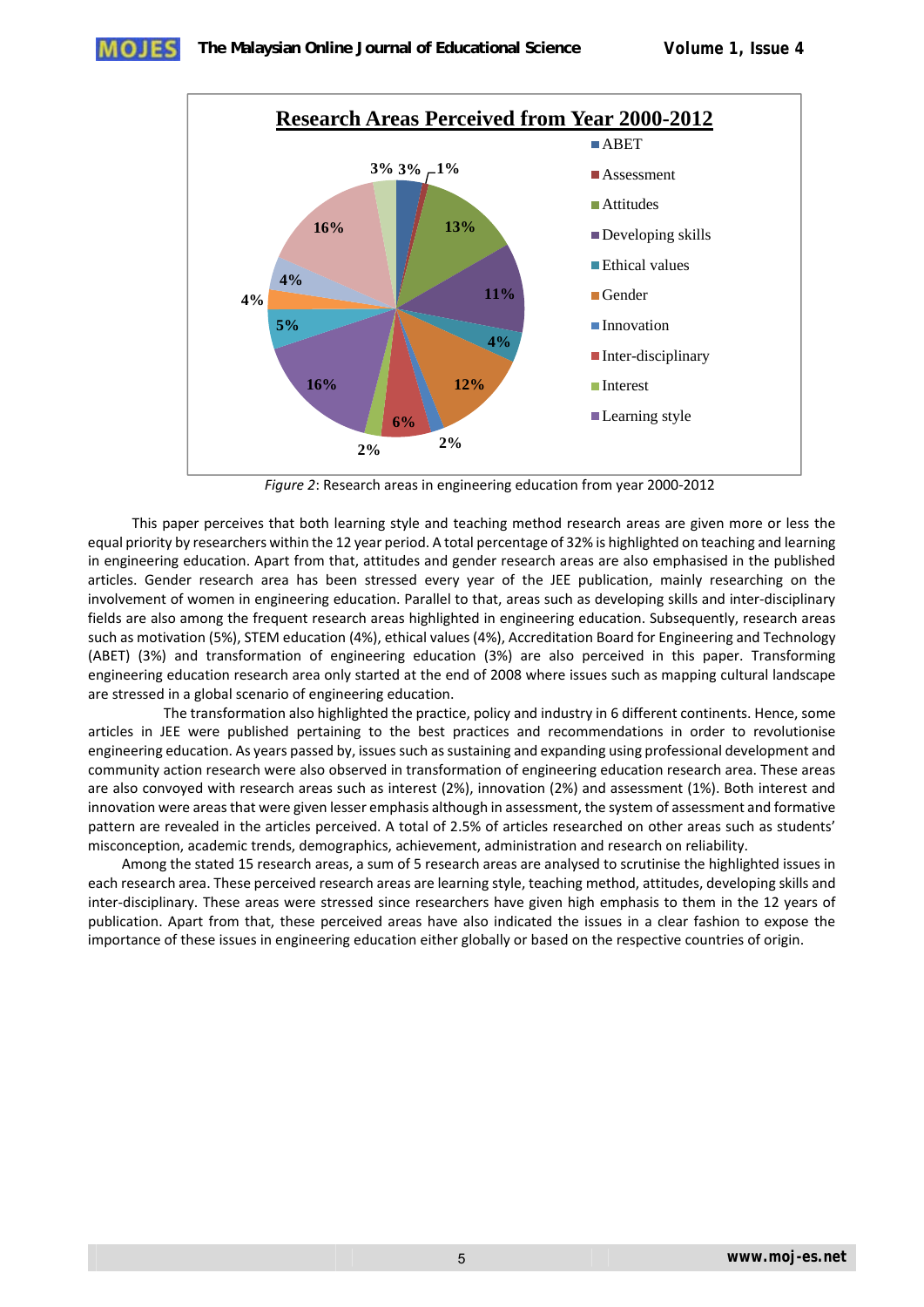

### *Table2*: Research areas in engineering education

| No. | <b>Research Areas &amp; Issues</b> | <b>Number of</b><br><b>Articles</b> |
|-----|------------------------------------|-------------------------------------|
| 1.  | Learning style:                    | 38                                  |
|     | cooperative                        | 8                                   |
|     | teamwork                           | 5                                   |
|     | collaborative                      | 4                                   |
|     | conceptual                         | 4                                   |
|     | inquiry-based                      | $\overline{2}$                      |
|     | design-based                       | $\overline{2}$                      |
|     | active learning                    | $\overline{2}$                      |
|     | goal-oriented                      | $\mathbf{1}$                        |
|     | distance learning                  | $\mathbf{1}$                        |
|     | student centred                    | $\mathbf{1}$                        |
|     | self-directed                      | $\mathbf{1}$                        |
|     | contextual                         | $\mathbf{1}$                        |
|     | online learning                    | $\mathbf{1}$                        |
|     | affective learning                 | $\mathbf{1}$                        |
|     | <b>Total issues perceived</b>      | 34                                  |
| 2.  | Teaching method:                   | 37                                  |
|     | problem solving                    | 6                                   |
|     | web-based                          | 5                                   |
|     | laboratory                         | 5                                   |
|     | module                             | 4                                   |
|     | hands-on                           | $\overline{2}$                      |
|     | pedagogical                        | $\overline{2}$                      |
|     | computational                      | $\overline{2}$                      |
|     | using theory                       | $\mathbf 1$                         |
|     | inductive                          | $\mathbf 1$                         |
|     | simulations                        | $\mathbf 1$                         |
|     | <b>Total issues perceived</b>      | 29                                  |
| 3.  | Attitudes:                         | 30                                  |
|     | beliefs                            | $\mathsf{3}$                        |
|     | discipline                         | $\mathsf{3}$                        |
|     | self-efficacy                      | $\overline{3}$                      |
|     | decision making                    | $\overline{2}$                      |
|     | leadership                         | $\overline{2}$                      |
|     | risk taking                        | $\mathbf{1}$                        |
|     | anxiety                            | $\mathbf{1}$                        |
|     | responsible                        | $\mathbf{1}$                        |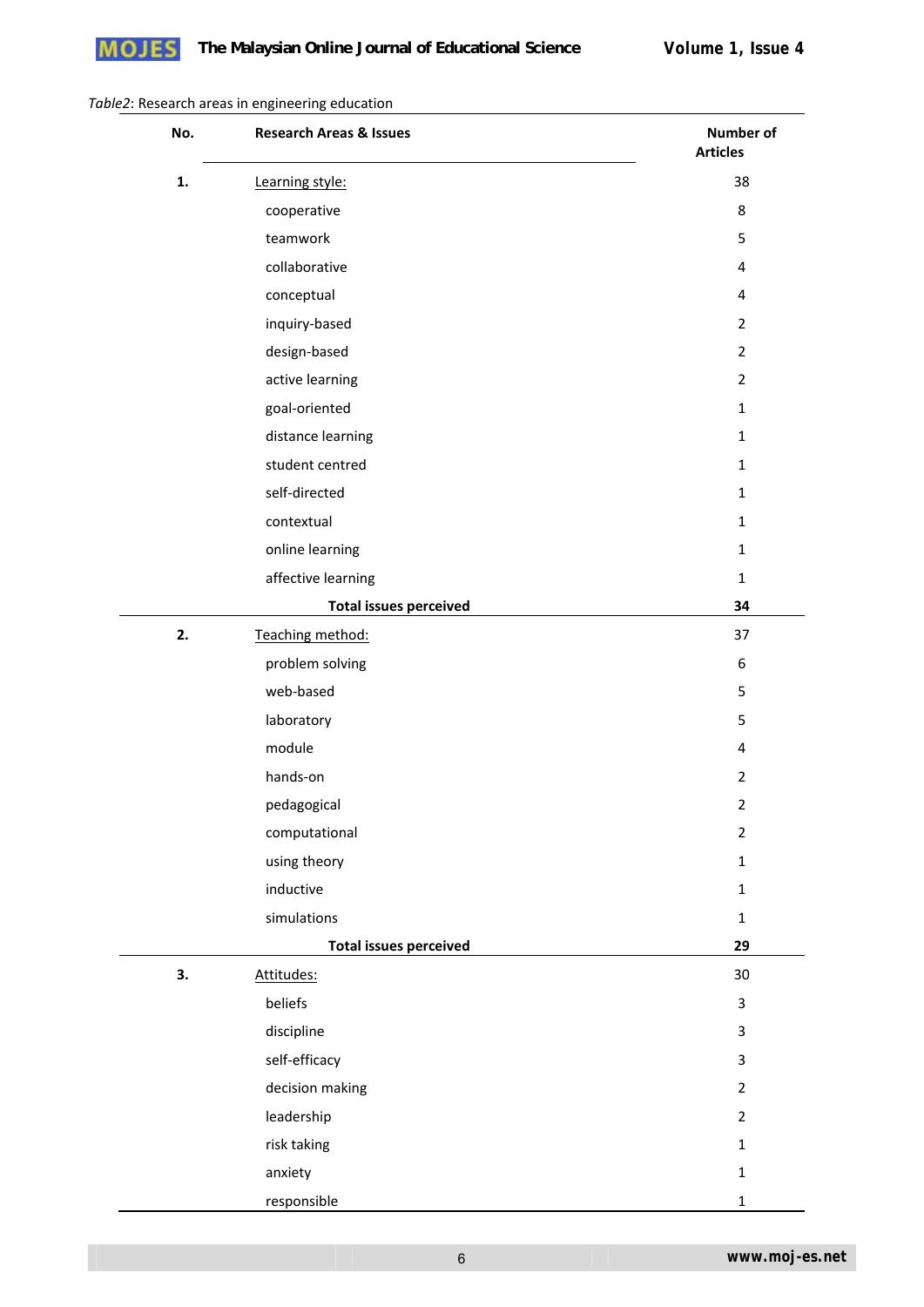

|    | $\mathbf{1}$                                       |                |
|----|----------------------------------------------------|----------------|
|    | research based (methodologies)                     | $\mathbf 1$    |
|    | <b>Total issues perceived</b>                      | 18             |
| 4. | Developing skills:                                 | 27             |
|    | cognitive                                          | $\overline{7}$ |
|    | reasoning                                          | 5              |
|    | critical thinking                                  | 3              |
|    | analytical                                         | $\overline{2}$ |
|    | spatial abilities                                  | $\overline{2}$ |
|    | entrepreneurial                                    | $\overline{2}$ |
|    | designing                                          | $\mathbf{1}$   |
|    | intellectual                                       | $\mathbf{1}$   |
|    | non-technical                                      | $\mathbf{1}$   |
|    | 24                                                 |                |
| 5. | Inter-disciplinary:                                | 15             |
|    | nanotechnology                                     | $\mathbf{1}$   |
|    | science-engineering                                | $\mathbf{1}$   |
|    | economic-engineering                               | $\mathbf{1}$   |
|    | biology & engineering                              | $\mathbf{1}$   |
|    | research & scholarship                             | $\mathbf{1}$   |
|    | pathway for innovations                            | $\mathbf{1}$   |
|    | social science & engineering                       | $\mathbf{1}$   |
|    | design, technology & engineering                   | $\mathbf{1}$   |
|    | mathematics, science & engineering                 | $\mathbf{1}$   |
|    | technology, engineering & computer science         | $\mathbf{1}$   |
|    | chemistry, mathematics, physics & computer science | $\mathbf{1}$   |
|    | <b>Total issues perceived</b>                      | 11             |

The total issues perceived and the number of articles in each research area do not match since a handful of articles could not clearly mention the issues involved in the respective research. Thus, this paper discusses the articles which have evidently revealed the main issues of the research areas. However, despite gender research area contributing a total of 12% from the entire articles, it is observed that gender research area mainly discusses the difference between both men and women in engineering education apart from focusing solely on women rather than perceiving the progress and achievement of both genders. Professional development workshops, E-mentoring, electronic learning and cooperative learning are a few of the approaches that have been aimed at increasing women's participation in engineering.

Researchers of engineering education have highlighted the significance of studying in a group whether at school or university level. In either of the academic institutions, issues such as cooperative, teamwork and collaborative have been stressed in the advancement of learning style in engineering education. Learning in engineering education using cooperative style has dominated other issues of learning style since a total of 8 issues have been assembled in this paper. Subsequently, issues of teamwork and collaboration with each contributing five and four issues in total have been explored. These issues of studying in a group of people are often discussed in learning style research area as compared to issues such as goal‐oriented, distance learning, student‐centred, self‐directed, contextual, online learning and affective learning. This is because all these issues have been explored once in every analysed article. However,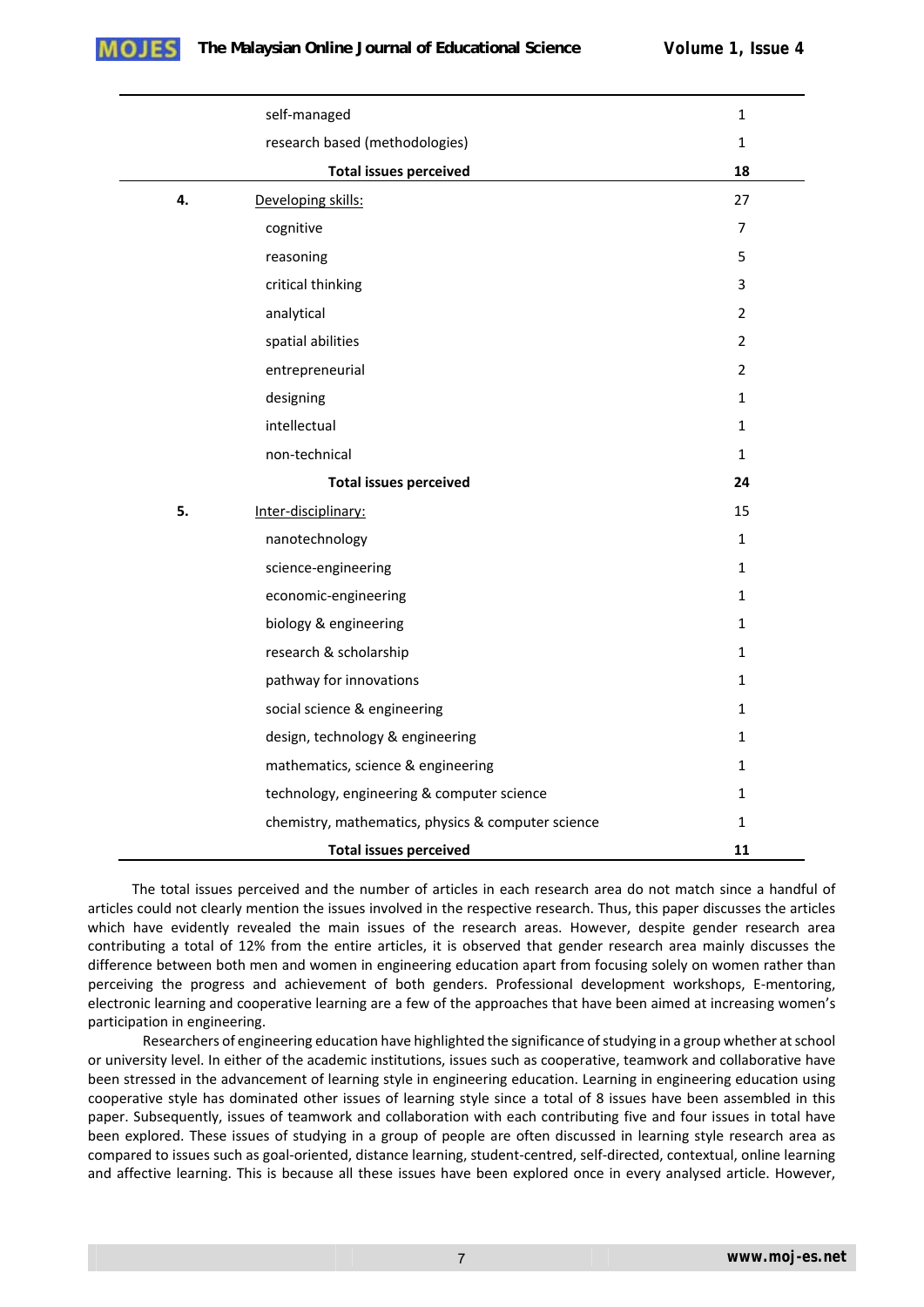studying the engineering field using concepts, inquiry, design and active learning has been highlighted more than once in engineering education research articles.

On the contrary, teaching method is also a crucial research area in engineering education since a total of 29 issues have been perceived in this paper. Teaching the engineering participants using problem solving technique was one of the major issues that have gained attention from the researchers. Apart from that, teaching engineering based on web, laboratory and module has been equally highlighted throughout the years in engineering education. Issues of teaching engineering using web‐based which began in 2000, advanced to a higher stage when issues such as computational methods and simulations began to be stressed in research articles. Yet, conventional teaching issues such as pedagogical, theory and hands‐on have not been neglected. In fact these issues were also highlighted in an undemanding manner in teaching engineering among the research participants in academic institutions.

 Another vital research area is attitude because research on areas pertaining to attitude has been fluctuating within the 12 years under review. A total of 18 issues were perceived in this research area and issues such as beliefs, discipline, self‐efficacy, decision making and leadership are analysed and assembled under the attitude research area. Most of these issues were grounded on engineering participants whether students or graduates where their intention to graduate in science and engineering has declined. In fact, they are failing to graduate in science and engineering because these participants according to perceived articles are switching to non‐science major. Hence, the issues on decision making are also accentuated on choosing the right career for these research participants.

By the same token, developing skills has also attracted major concentration since various issues are identified pertaining to this research area. All the issues in developing skills are involved in the thinking process expected for nontechnical and entrepreneurial issues. Starting from cognitive issue, followed by reasoning ability and critical thinking, all these issues are given priority in developing skills for engineering education. Likewise, skills such as entrepreneurial, spatial abilities and analytical thinking have also gathered attention from authors in their published articles. Intellectual skills are perceived to be an important element in studying engineering since all these issues are directly or indirectly related to higher order thinking skills.

The intersection between two different fieldsis also crucial in engineering education since the inter‐disciplinary research areas have highlighted a total of eleven issues in this paper. Various intersections of field have been concentrated in the perceived articles. Apart from educational fields, there are also cross discipline among research, scholarship and pathways for innovations. However, there is a lack in combination of science and engineering as the emergence of these researches has yet to be covered especially in the newspapers and debates in common parlance.

d) Types of participant

There are six major groups of participants that were stressed in the published research articles. These groups of participants vary from middle school level up to university level. Research studies in engineering education have employed them as samples in order to gather feedback on the researched fields. The following Table 3 describes the type of participants involved and the number of samples gathered in each level of engineering participant.

| No. | Participant            | <b>Frequency</b> |
|-----|------------------------|------------------|
| 1.  | Undergraduate          | 136              |
| 2.  | <b>Adults</b>          | 44               |
| З.  | Students               | 21               |
| 4.  | <b>Faculty members</b> | 15               |
| 5.  | Graduate               | 12               |
| 6.  | <b>Teachers</b>        | 4                |
|     | <b>Total</b>           | 232              |

*Table 3*: Type of participants in engineering education

It is observed that engineering education in JEE articles has highlighted the age group between 20‐25 years old since a total of 59% of articles has focused on university undergraduates. Adults in this paper consist of participants between the age group of 19‐60 years old and they comprise researchers, scientists, practitioners, engineers, supervisors, clients, subordinates, outsiders, technicians, engineering educators, engineering school directors, advisory board members, staff members and instructors. This is followed by students with the frequency of high school students being ten and middle school students numbering eight. Middle school students, who are aged between 11‐15 years, were employed in the engineering education research, particularly the 8th graders aged 13‐14 years depending on the country's education system. However, the sum of both the groups does not match the total frequency since three research articles only mentioned the terms of "students" and "schools". Thusthe samplesin the perceived articles could not be analysed in detail. Subsequently, faculty members who also apparently attached to university level are perceived to be employed as engineering participants in this review. Graduate participants also known as post-graduate students who are furthering their studies to masters, doctorate or post-doctorate level are also used in obtaining the respective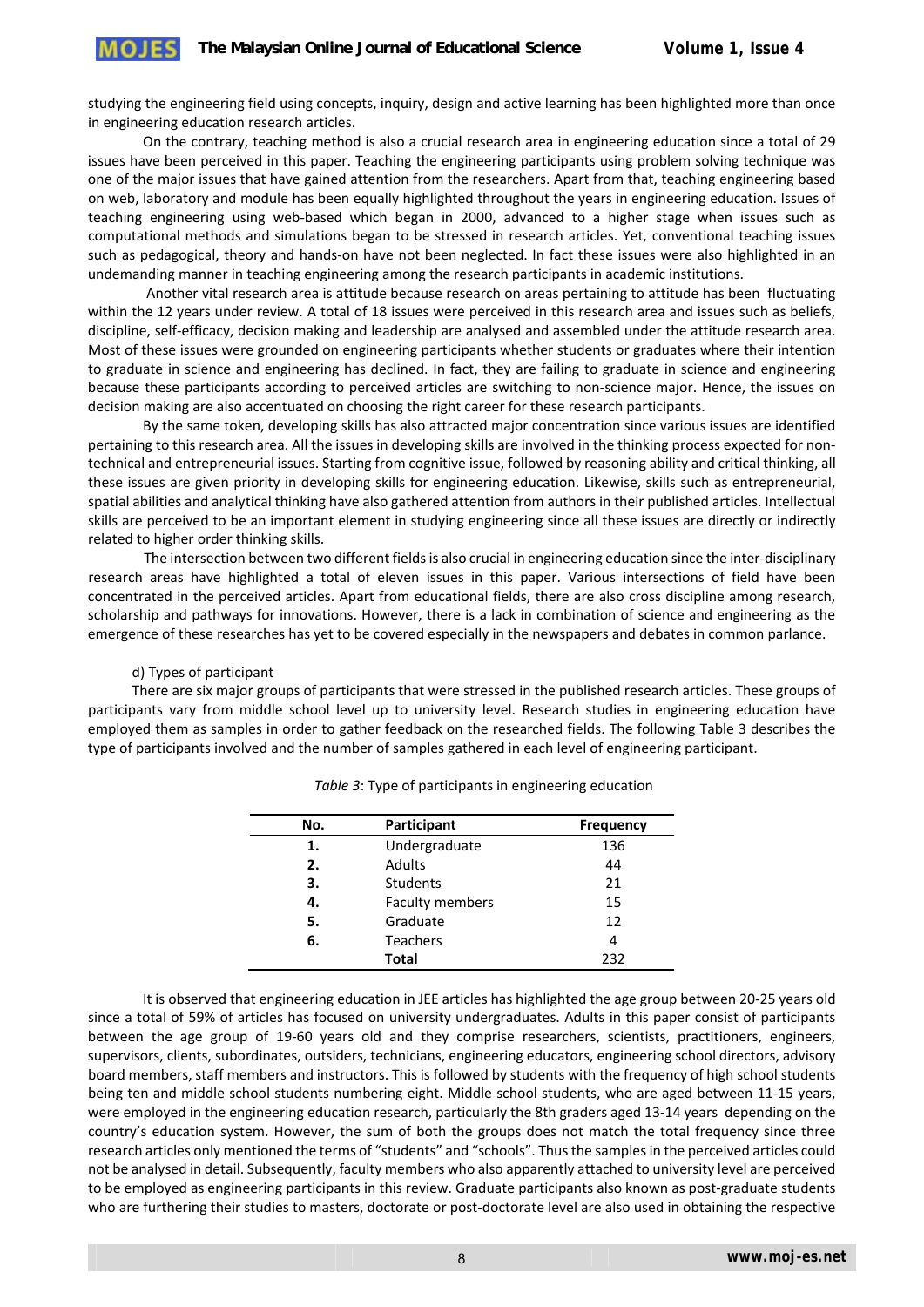findings for the engineering education field. Finally the teachers are only used a total of 4 times and all of them are involved in middle school and none at high school level.

With respect to both university and school, it is perceived that researchers prefer to employ matured participants astheir research samples. This is because 89% of the employed participants are at higher level of education whereas only 11% of them are school based. Surprisingly only a handful of research has used teachers as participants in engineering education studies though these participants are also old and matured enough. This exposes that research on engineering education has underscored the most advanced level of education, leaving students and teachers in schools with much lesser attention. Research trend also discloses the extent of importance given to pre-elementary children since this group of participant have not been utilized in engineering studies over the years. Conceivably, researchers throughout the years have been directed by the policy makers rather than setting in critical and independent thoughts into their studies.

e) Methodological design employed

Methodological design trend for the past 12 years shows that six types of research design or method have been employed in engineering education. Although the total articles perceived in this review are 222, the total research design analysed is 204 because this paper could not discover the research design employed for 18 articles. However this paper has revealed the criteria of each research design that has been the reason as to indicate the type of research design employed. Table 4 illustrates the distribution of research design and the number of articles in engineering education.

| No. | <b>Research design</b>              | <b>Articles</b> |
|-----|-------------------------------------|-----------------|
| 1.  | Qualitative                         | 85              |
| 2.  | Quantitative                        | 42              |
| З.  | Mixed method                        | 34              |
| 4.  | Design & development research (DDR) | 17              |
| 5.  | Review                              | 15              |
| 6.  | <b>Others</b>                       | 11              |
|     | Total                               | 204             |

#### *Table 4*: Research design in engineering education

The bulk of the perceived articles employed qualitative research design since a sum of 42% add on to the total number of articles. Qualitative research design has been popular over the years among all the engineering disciplines. In fact despite the sophisticated and advanced software for analysing research findings, engineering fields have still emphasized qualitative research as compared to other research designs. Engineering education studies are keen not only in researching the perceptions of experts but also concentrate on how a process takes place in engineering educational research.

Parallel to that, this review also observed that quantitative research design has been the second most common research design employed in this review with a percentage of 21%. Apart from that, mixed method design which employs both the qualitative and quantitative paradigm has been widely used in the engineering field. This is because mixed method design is only lower than qualitative design with a 4% of percentage from the overall research design in engineering education. In fact despite the researchers in engineering field not having employed many articles solely on quantitative design, the appearance ofsome quantitative design in the mixed method approach hasrevealed the overall usage of this design. Apparently, quantitative research design is still well utilized in the engineering field despite the dominance of qualitative research design throughout the 12 years of perceived articles in this review.

Design and development research (DDR) approach has been given lesser emphasis as compared to other research designs since 17 articles have conducted this practice in their respective research. Unfortunately, after 2001, only one to three articles have focused on DDR design which indicates the concentration on this crucial research design has faded. Contrary to this, 7% of the perceived articles have employed review. It is perceived that 13 articles which involved review in engineering education have concentrated on all the four types of participants who come from graduate, undergraduate, high school students and adults. Meanwhile only two articles have reviewed using meta‐ analysis review in engineering education research. The rest of the designs were based on unpublished articles from conferences, seminars, workshops, programmes and project-based research which are also equally crucial to be involved in this paper to minimise the risk of publication bias.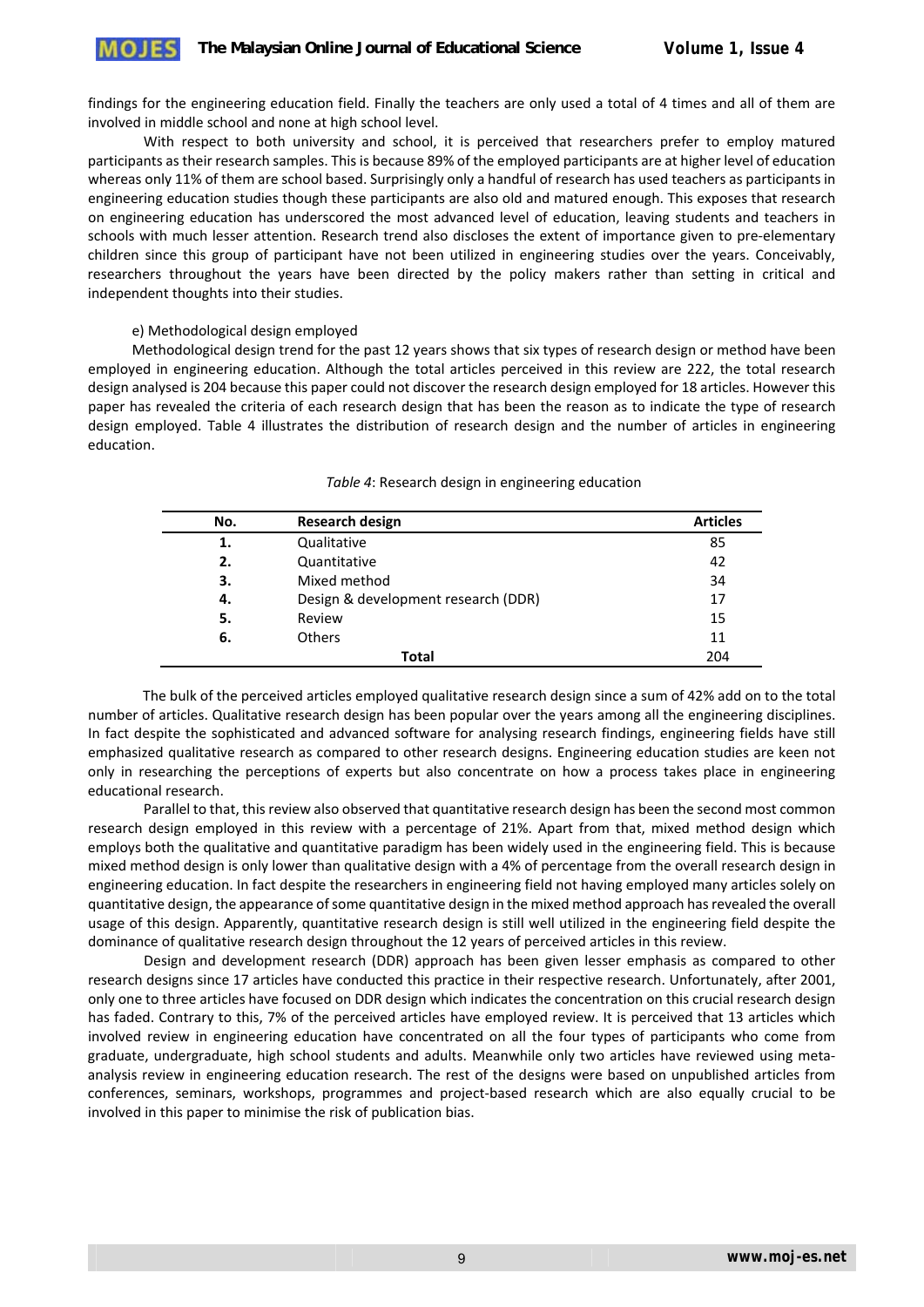**The Malaysian Online Journal of Educational Science** *Volume 1, Issue 4*



*Figure 3*: Distribution of research design

Figure 3 illustrates the trend of research design in engineering education over the past 12 years. Despite the popularity of qualitative research design among the researchers, as the years passed by, researchers began to employ quantitative, mixed method and DDR designs in their published articles. However the dominance of the qualitative paradigm has been detected over the period of 12 years because every year of publication had at least 2‐4 minimum articles which employed qualitative design. Yet, it is also perceived that both quantitative and mixed method paradigms are also gaining attention although the number of articles using these designs is not as many as those using qualitative design. DDR design has been constantly published in engineering education research almost every year. Meanwhile, the numbers of articles which have employed both review and other research designs have fluctuated from time to time.

Since this paper has clearly perceived that qualitative approach has dominated in the methodology of studies, interview, observation, questionnaires and document analysis were among the qualitative research instruments that have been widely employed. Interviews have been held through online discussions, telephone conversations, face to face and focus groups. Meanwhile observations were carried out at site visits, classrooms and fields. Apart from that, questionnaires were associated with research terms such as comprehensive, exploratory and in‐depth. Surveys were also widely held especially when the research involved a huge database of samples. Hence, survey via email was commonly carried out in these researches. Besides interpretation of novel ideas, analyses of both oral and written reports are also perceived in the engineering education articles.

Correspondingly, quantitative research design has also involved various research terms in this review. Since authors have employed experimental design, pre‐posttest, control group, treatment group (experimental group), factorial design (2x2 and 3x2), post-hoc test and Structural Equation Modelling (SEM) has been the fundamental terms that have emerged during the review analysis. In fact, some JEE researchers have also utilized longitudinal, ethnographic, phenomenography and case study in their respective research fields. The trend of engineering education studiesin JEE expose that researchers have made known their versatility and maturity in employing research approaches to produce their scholarly articles.

With respect to the methodological quality of research, this review has found that validity in most qualitative studies has been measured using a) triangulation, b) peer evaluations to reduce researcher bias, c) reference resources, comprising documents and audio tapes that allow analyses and d) confirmation of researchers' interpretations against the studied subjects. In contrast, validity in quantitative studies has been analysed using analysis of variance (ANOVA), multivariate analysis of variance (MANOVA) and *t*‐test to produce inferential statistics. It is inevitable that reliability and validity are bound together in complex ways. Although there are studies using test re-test to measure reliability, most of the articles employed either quantitative or mixed method research design and used both coefficient alpha (*α*‐ Cronbach) and Kuder‐Richardson to measure the reliability for their respective engineering education research instruments.

#### **DISCUSSION**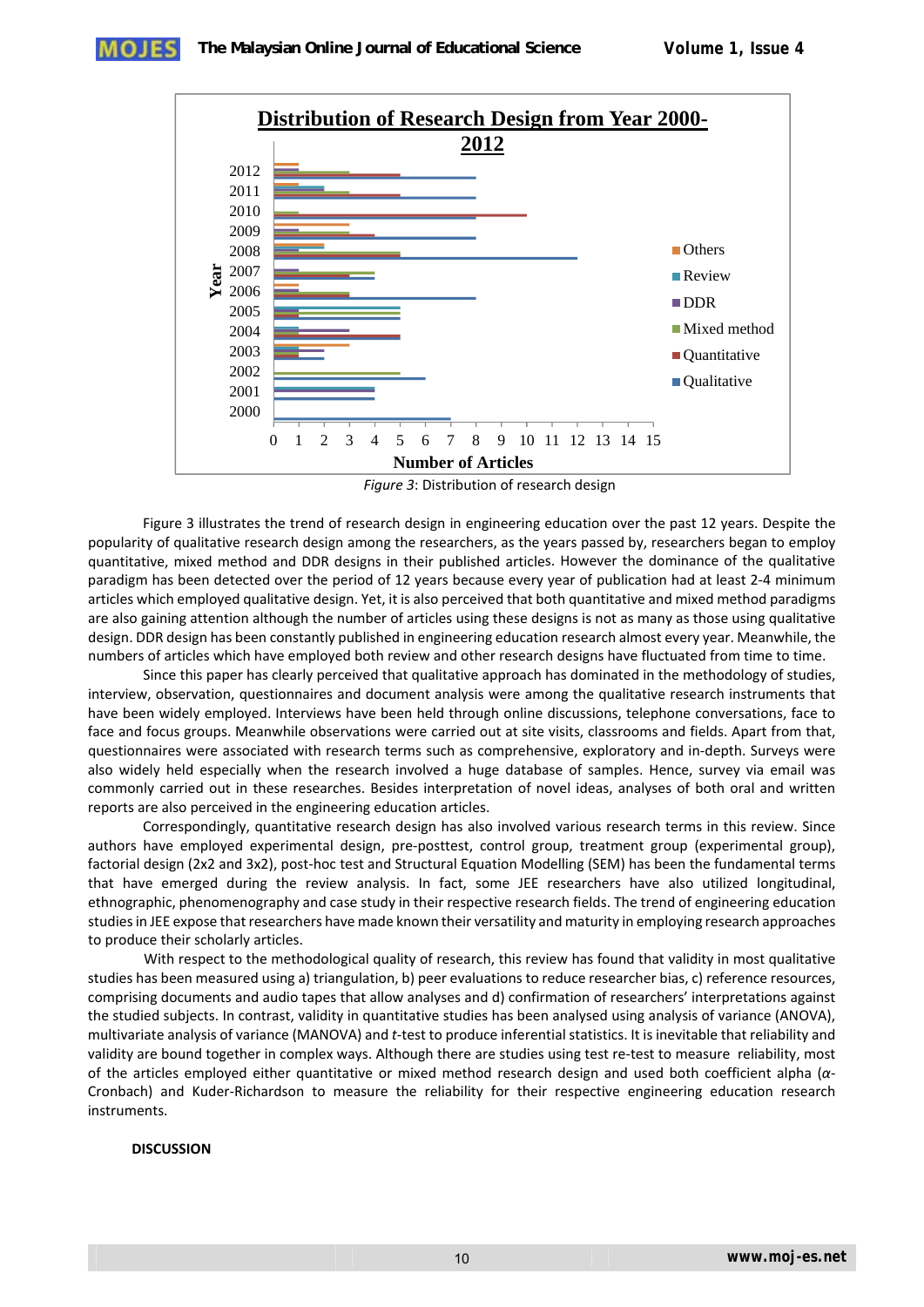Providing a foundation for the future of engineering learning is crucial because in recent years, there has been a concern about the need to develop a better understanding of how people learn engineering (Johri & Olds, 2011). This paper hasidentified that teaching and learning has been an important research issue throughout the 12 years of review.

Engineering education has emphasized the necessity of teaching and learning in groups. No one can be sure which teaching approach will be most successful with a particular group of students. Hence, cooperative, team-work and collaborative learning has been stressed by the researchers in the engineering field. Apart from that, problem solving and hands‐on approach has also been highlighted in the engineering arena. Students do not learn by listening to lecturers but by actively engaging in the practice and processes associated with the lesson (Capobianco, 2011). While incorporating engineering approach into the lessons, Lee (2012) added that students not only worked cooperatively to develop problem solving and decision making skills but, at the same time, students can manage to think in a critical and creative manner to demonstrate a true understanding of concepts during the lessons. Parallel with that, hands‐on activities increase the students' engagement and improve students' confidence in their ability to learn in engineering studies (Canfield, Ghafoor, & Abdelrahman, 2012).

Interdisciplinary fields have also gained much attention from the researchers pertaining to engineering education. It is inevitable that the advanced interception between science and engineering are perceived through robotic and nuclear energy where both scientific and engineering aspects are tightly interwoven. Johri and Olds (2011) suggested ways in which the learning of science and engineering education research communities might work to their mutual benefit. Johri and Olds (2011) concluded that there are many areas of mutual benefit for engineering education and the learning of science. It is certain that more inter‐disciplinary research should be carried out, especially between science and engineering. However, this inter‐disciplinary field should not be perceived only at higher level of education. This interception should also be concentrating at a younger stage of education to increase the interest and motivation among students in pursuing both science and engineering related careers.

In contrast, this paper has revealed that engineering field has been perceived only for matured thinking participants, mainly undergraduates and graduates. This perception is not true and more research has to be carried out to expose the importance of engineering besides revealing the mind of an engineer among elementary and secondary students as well. Apart from students, even the school teachers are not highlighted in engineering‐based education. Teachers should be provided the opportunity in engineering field because teachers can gain new knowledge about teaching subjects such as science through the introduction of engineering apart from simultaneously becoming more effective science teachers (Capobianco, 2011). Moreover, teachers can work with reasonable guesses about student understanding in science-related concepts and the engineering design process (Capabianco, 2011).

In line with that, Science, Technology, Engineering and Mathematics (STEM) education is a topic of national discussion in countries which highlight education where many teachers have been expressing the need to include engineering concepts or designing activities at the elementary level (Bowman, 2012). During the past decade, there has been a surge of interest in design activities as a means to promote science learning (Beneson, 2001; Fortus et al. 2004; Harel, 1991; Kafai, 1994; Kolodner, 2002; Lehrer & Romberge, 1996; Lewis, 2006; NAE, 2008; Puntambekar & Kolodner, 2005; Roth et al., 2001). Apart from that, the intimidating world of engineering must be presented in a fun and meaningful way such that teachers returned to the classrooms and implemented the concepts with their science students (Evans, 2006). This is also one of the examples of interaction between science and engineering. Likewise, practitioners such as teachers and lecturers should enhance understanding of the nature of engineering education so that it does not become lost in any integration process.

This review also exposed that most of the researchers have employed qualitative research design as compared to other research designs. This scenario gives an outlook about the authors who often avoid getting locked into a rigid design that eliminates responsiveness but instead prefer to pursue new paths of discovery as the qualitative data emerge (Fraenkel, Wallen, & Hyun, 2012). While being open in adapting inquiry to deepen understanding, these researchers should also use the merged knowledge to DDR paradigms. DDR covers a wide spectrum of activities and interest apart from having implications on teaching and learning research (Richey & Klein, 2010). In fact understanding the theories involved in DDR provides extra knowledge in helping the researchers to improve the quality of teaching and learning for both students and teachers pertaining to engineering field (Reigeluth & Carr-Chellman, 2009).

This could also lead to new methods and ideas to avoid the shrinking engineering force that is evident in both developed and developing nations acrossthe globe. Apart from the declining engineering force, the misconceptions and the loopholes that exist in certain engineering programmes could also be overcome by employing new solutions. However there is no disrespect for the contribution that the previous and present researchers have made in engineering over a period of 12 years, for all type of research issues and participants.

#### **CONCLUSION**

Through a mixture of both past and recent articles to demonstrate the progress of engineering education, this paper has acknowledged the main concern and endorsements for the forthcoming research and development in Malaysian engineering education. With lesser emphasis provided on quantitative paradigm especially on effect sizes,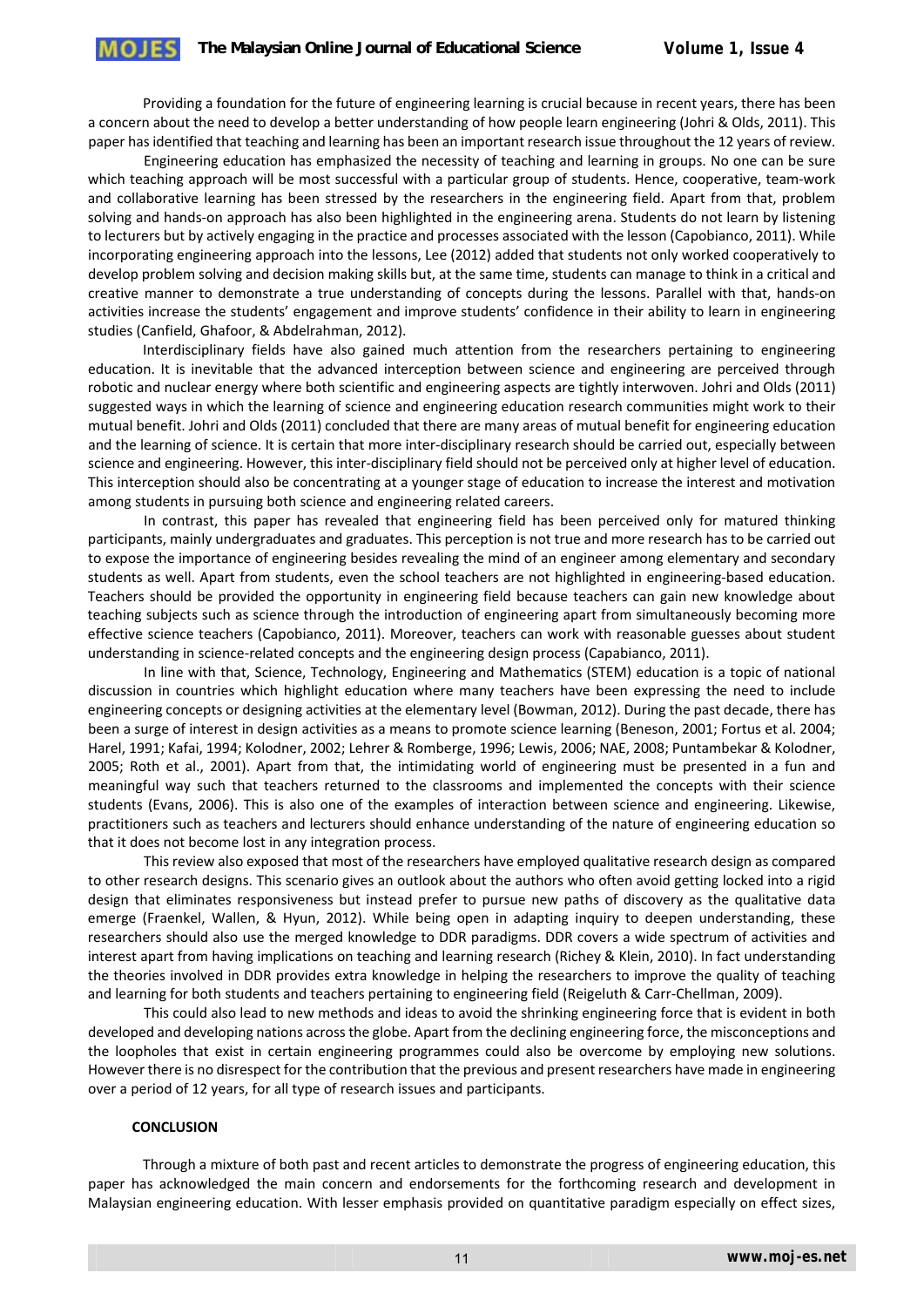

this paper has still succeeded to outline the approaches taken by researchers from various countries to overcome the worrying state of engineering force among their science students. STEM education is the latest measure emphasised in order to instil interest for engineering field by nurturing science from a young age. Though this paper has only focused on JEE using ProQuest database, this study has also revealed the emergence of moving forward through a reflection of inter-disciplinary fields in engineering education. In fact the renaissance of engineering education offer Malaysian researchers mainly youngsters an opportunity to continue defining and embracing more fashionable mechanisms for the future Malaysian engineering education. We must keep in mind, however, that the objective of producing engineers should also highlight quality in terms of creativity and thinking skills apart from the number of engineers required to achieve Malaysia's Vision 2020 target.

#### **REFERENCES**

Aceituno, P., Campanario.M.L & Burgos,C. (2010). Sixth report innovacef: Good practicesin the program Torres Quevedo, Innovacef.

Alemany, L., Alvarez,C.,Planellas,M.,&Urbano,D. (2010). Libro blanco de la iniciativa emprendedora en Espana. Fundacion Principle de Girona: Barcelona.

Ali, A. T. (2012). Teaching & Learning of Science & Mathematics in Schools: Towards a More "Creative & Innovative Malaysia". Paper presented at the Colloquium Science & Mathematics Education, University of Malaya, Kuala Lumpur.

American perspectives on engineers and engineering (2004). Retrieved fromhttp://www.aaes.org/harris\_2004\_files/frame.htm

Beneson, G. (2001). The unrealized potential of everyday technology as a context for learning. *Journal of Research in Science Teaching, 38*(7), 730–745.

Bers, U, M; M. P. (2005). Teaching partnerships: Early childhood and engineering students teaching math and science through robotics. *Journal of Science Education and Technology,14*(1),59‐73.

Brumback, T., Schumacker, R., & Fonseca, D. (2010). A meta analysis of studies of cognition in engineering education. Paper presented at the American Society for Engineering Education Annual Meeting, Louisville, KY.

Canfield, S., Ghafoor, S., & Abdelrahman, M. (2012). Enchancing the Programming Experience for First‐Year Engineering Students through Hands‐On Integrated Computer Experiences. *Journal of STEM Education, 13*(4).

Capilla, R., Hervas, A., & Soriano, P. P. (2008). *Analisis de va evolucion de la demanda de studios universitarios de primer ciclo relacionados con la informatica y las telecomunicaciones.* Paper presented at the VIII Congreso de Technologias Aplicadas a la Ensenanza de la Electronica, Universidada de Valencia, Valencia.

Capobianco, B. M. (2011). Exploring a science teacher's uncertainty with integrating engineering design: An action research study. *Journal of Science Teacher Education, 22*, 645‐660.

DeJarnette, N. K. (2012). America's children: Providing early exposure to STEM (Science, Technology, Engineering And Maths) initiatives. *Journal of Education, 133*(1), 77‐84.

Ellis, P. D. (2011). The essential guide to effect sizes: Statistical power, meta‐analysis and the interpretation of research results. United Kingdom: Cambridge University Press.

English, L. D., Hudson, Peter B., & Dawes, Les. A. (2011). *Middle school students' perceptions of engineering.* Paper presented at the STEM in Education Conference: Science, Technology, Engineering and Mathematics in Education Conference, Queensland University of Technology, Brisbane, Australia.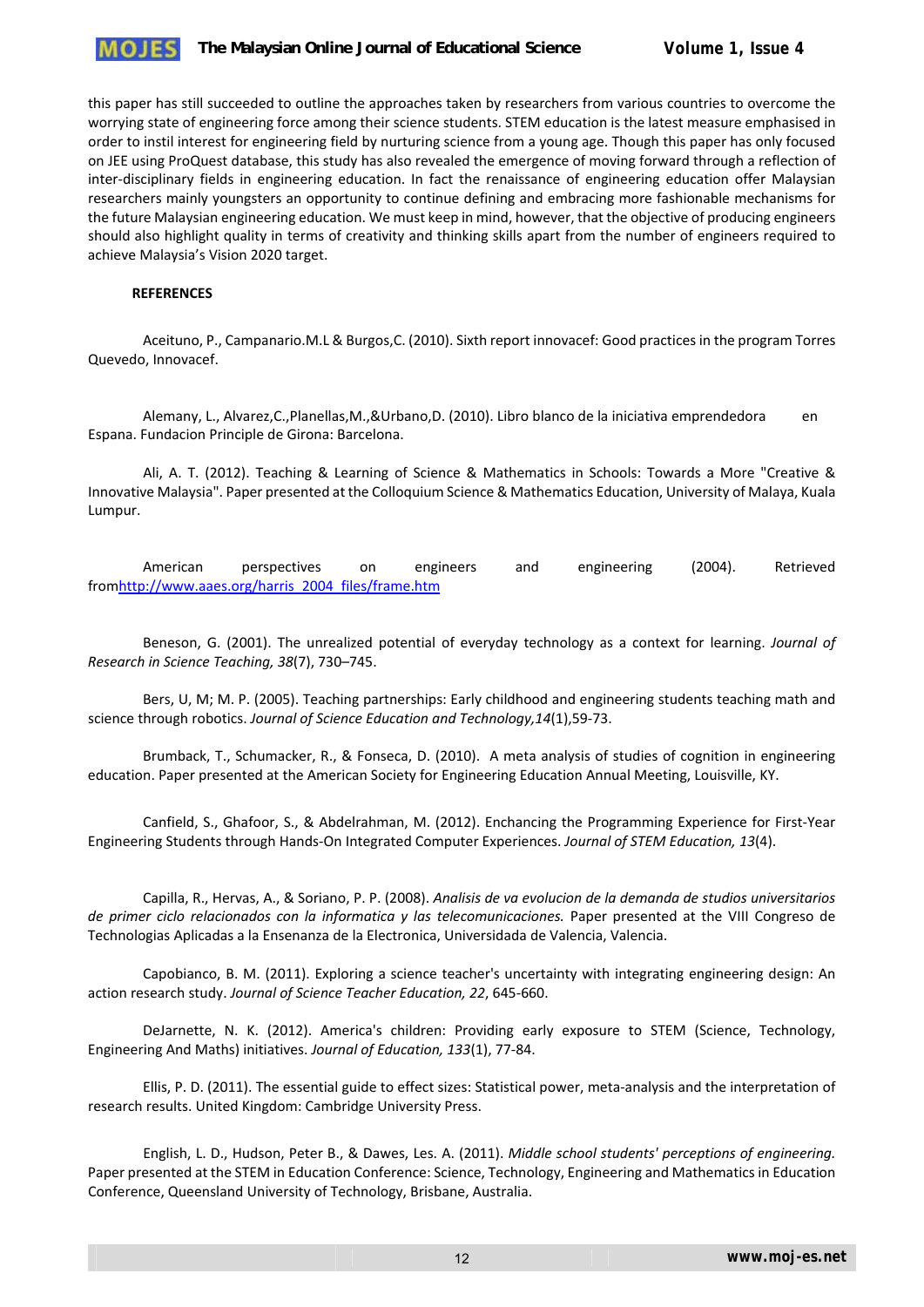

Engstrom, D. (2001). Ten components of a good technology education activity. *The Technology Teacher, 61*(3), 8‐13.

Evans, J. (2006). Watkins Elementary is Gearing Up for Success by Integrating Children's Engineering in the Classroom. *The Children's Engineering Journal, 4*(1), 1‐12.

Fortus, D., Dershimer, C., Krajcik, J., Marx, R., & Mamlok‐Naaman, R. (2004). Design‐based science and student learning. Journal of Research in Science Teaching, 41(10), 1081–1110.

Fraenkel, J. R., Wallen, N. E., & Hyun, H. H. (2012). *How to design and evaluate research in education* (8th ed.). New York, NY: McGraw‐Hill.

Hamdan, H. (2012). Jumlah Pelajar Sains Di IPT Makin Kurang, Berita Harian. Retrieved from http://www.bharian.com.my/articles/JumlahpelajarsainsdiIPTmakinkurang/Article/

Harel, L. (1991). *Children designers*. New York, NY: Ablex.

Harris, P reveals public perceptions of engineering. (1998). Retrieved from http://www.nae.edu/NAE/naehome.nsf/weblinks/NAEW‐4NHMEX?OpenDocument

Higher Education Ministry (1995). In Making Science Meaningful by Mageswary Karpudewan. (December 2012). *STAR*. Retrieved from http://www.thestar.com.my/story.aspx?file=%2F2012%2F12%2F9%2Feducation%2F1239824&sec=educ ation

Humphrey, S. E. (2011). What does a great meta‐analysis look like? *Organizational Psychology Review, 1*(2), 99‐ 103.

INE. (2011). *Personal empleado en I+D por sector de ejecucion, ocupacion y sexos*, INE, Madrid.

Joanna Briggs Institute for Evidence Based Nursing & Midwifery. (2001). An introduction to systematic reviews. *Changing Practice, 1*, 1‐6.

Johri, A., & Olds, M. B (2011). Situated Engineering Learning: Bridging Engineering Education Research and the Learning Sciences. *Journal of Engineering Education, 100*(1)*,* 151‐185.

Kafai, Y. B. (1994). *Minds in play: Computer game design as a context for children's learning*. Hillsdale, NJ: Erlbaum.

Katehi, L., Pearson, G., & Feder, M. A. (2009). *Engineering in K‐12 education: Understanding the status and improving the prospects*. Washington, DC: National Academies Press.

Kieong, C. K. (2012). *Vision 100K*. The Institution of Engineers, 53<sup>rd</sup> Presidental Address, Malaysia.

Kolodner, J. (2002). Facilitating the learning of design practices: Lessons learned from an inquiry into science education. *Journal of Industrial Teacher Education, 39*(3)*,* 9–40.

Lee, C. S. (2012). What a teacher needs the most. *The Children's Engineering Journal, 9,* 1‐10.

Lehrer, R., & Romberge, T. (1996). Exploring children's data modeling. *Cognition and Instruction, 14,* 69–108.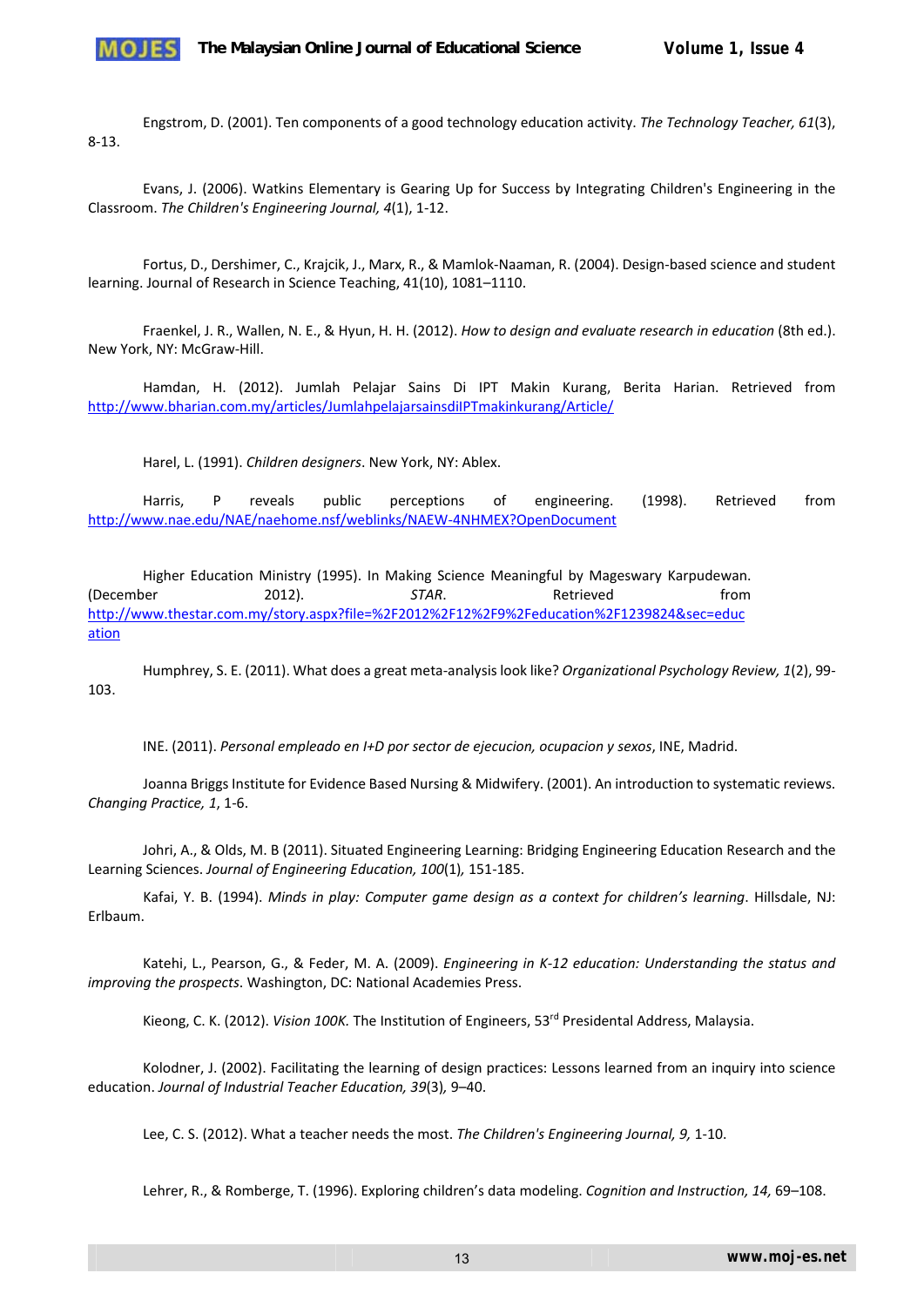

Lewis, T. (2006). Design and inquiry: Bases for an accommodation between science and technology education in the curriculum? *Journal of Research in Science Teaching, 43*(3), 255–281.

Mena, I. B., & Diefes‐Dux, H. A. (2012). First‐year engineering students' portrayal of engineering in a proposed museum exhibit for middle school students. *Journal of Science Education and Technology, 21*(2)*,* 304‐316.

Ministerio de Ciencia e Innovacion. (2008). Paper presented at the Memoria de actividades de I+D+I (1996‐ 2007), Ministerio de Ciencia e Innovacion.

Mioduser, D., & Levy, S. T. (2010). Making sense by building sense: Kindergarten children's construction and understanding of adaptive robot behaviours. *International Journal of Computer & Mathematics Learning, 15,* 99‐127.

NAE & NRC (National Academy of Engineering & National Research Council). (2009). Engineering

in K‐12 Education: Understanding The Status & Improving The Prospects. Washington, DC: The National Academies Press.

NAS (National Academy of Science). (2007). Rising Above The Gathering Storm: Engineering & Employing America For A Brighter Economic Future. Washington, DC: The National Academies Press.

Nordin, K. (2012). Jumlah Pelajar Sains Di IPT Makin Kurang. Berita Harian. Retrieved from http://www.bharian.com.my/articles/JumlahpelajarsainsdiIPTmakinkurang/Article/

NRC. (1996). *National Science Education Standards*. Washington, DC: National Academies Press.

OECD. (2009). The global competition for talent. Paris, France: OECD Publications.

Pearson, G. (2004). Collaboration conundrum. *Journal of Technology Education, 15*(2), 66‐76.

Petroski, H. (2003). Early education. *American Scientist, 91,* 206‐209.

Poll, H. (2004). American Perspectives on Engineers and Engineering: Reveals Public Perceptions of Engineering :1998. From American Association of Engineering Societies. Retrieved from http://www.aaes.org/harris\_2004\_files/frame.htm

Puntambekar, S., & Kolodner, J. (2005). Toward implementing distributed scaffolding: Helping students learn science from design*. Journal of Research in Science Teaching, 42*(2)*,* 185–217.

Reigeluth, C. M., & Carr‐Chellman, A.A. (2009). *Instructional‐design theories and models* (Vol. 3). New York, NY: Routledge.

Richey, R. C., & Klein, J. D. (2010). *Design and Development Research* (L. Akers, Ed.). Mahwah, NJ: Erlbaum.

Roth, W. M., Tobin, K., & Ritchie, S. (2001). Re/Constructing elementary science. New York, NY: Peter Lang.

Shallcross, L. (2006). Piecing it all together. *ASEE Prism, 16*(3). Retrieved from http://www.prismmagazine.org/nov06/tt\_01.cfm

Tu, S. D. (2006). Total Engineering Education: The way to shape our future leadership. *Global Journal of Engineering Education, 10*(2).

Wendell, K. B; H.-S. L. (2010). Elementary students' learning of materials science practices through instruction based on engineering design tasks. *Journal of Science Educational Technology, 19,* 580‐601.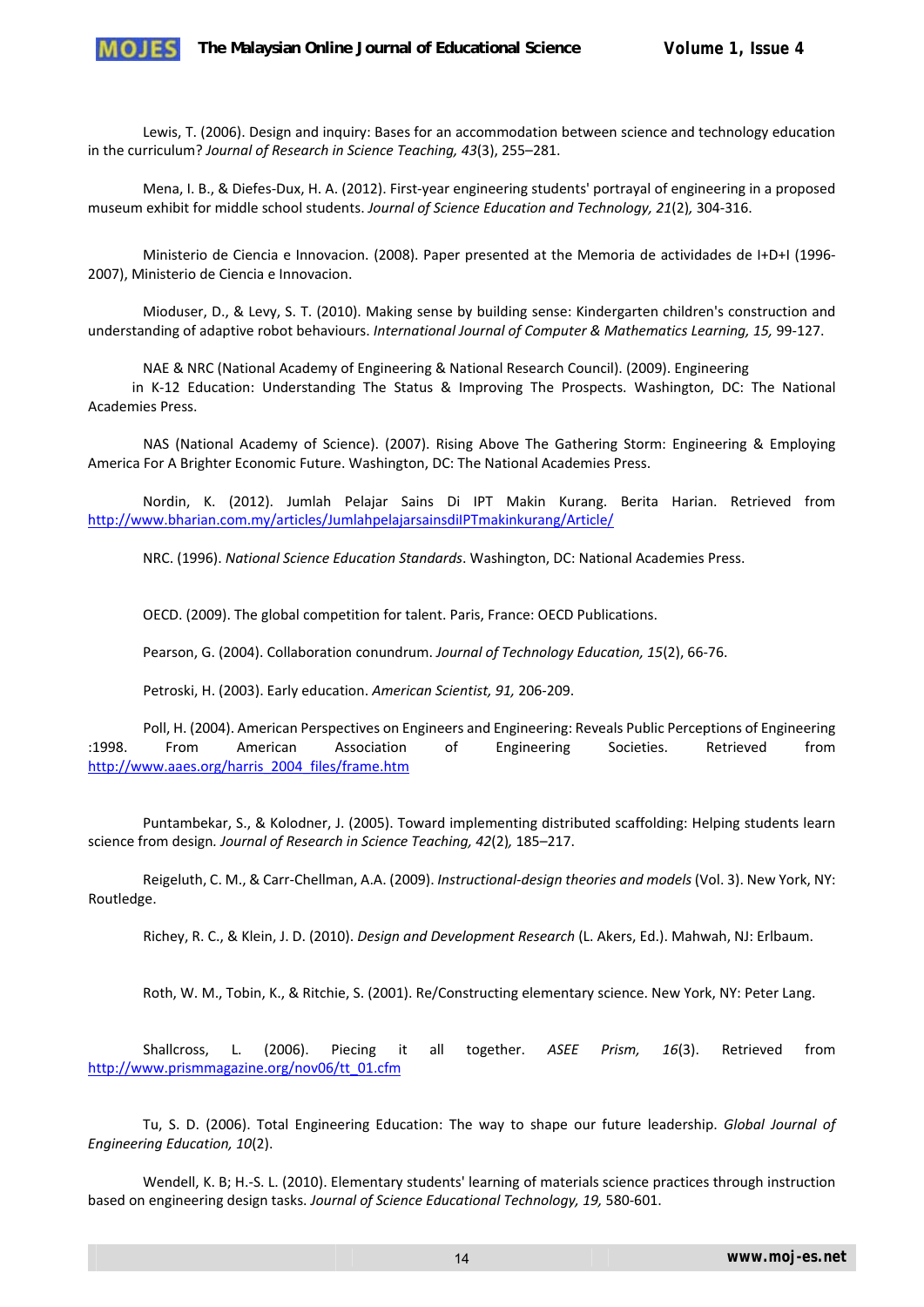

Wicklein, R. C. (2006). Five good reasonsfor engineering as THE focusfor technology education. *The Technology Teacher, 65*(7)*,* 25‐29.

United Nations Educational, Scientific and Cultural Organization (UNESCO) (2010). *Education for all: Global monitoring report.* Paris, France: Author.

**Appendix**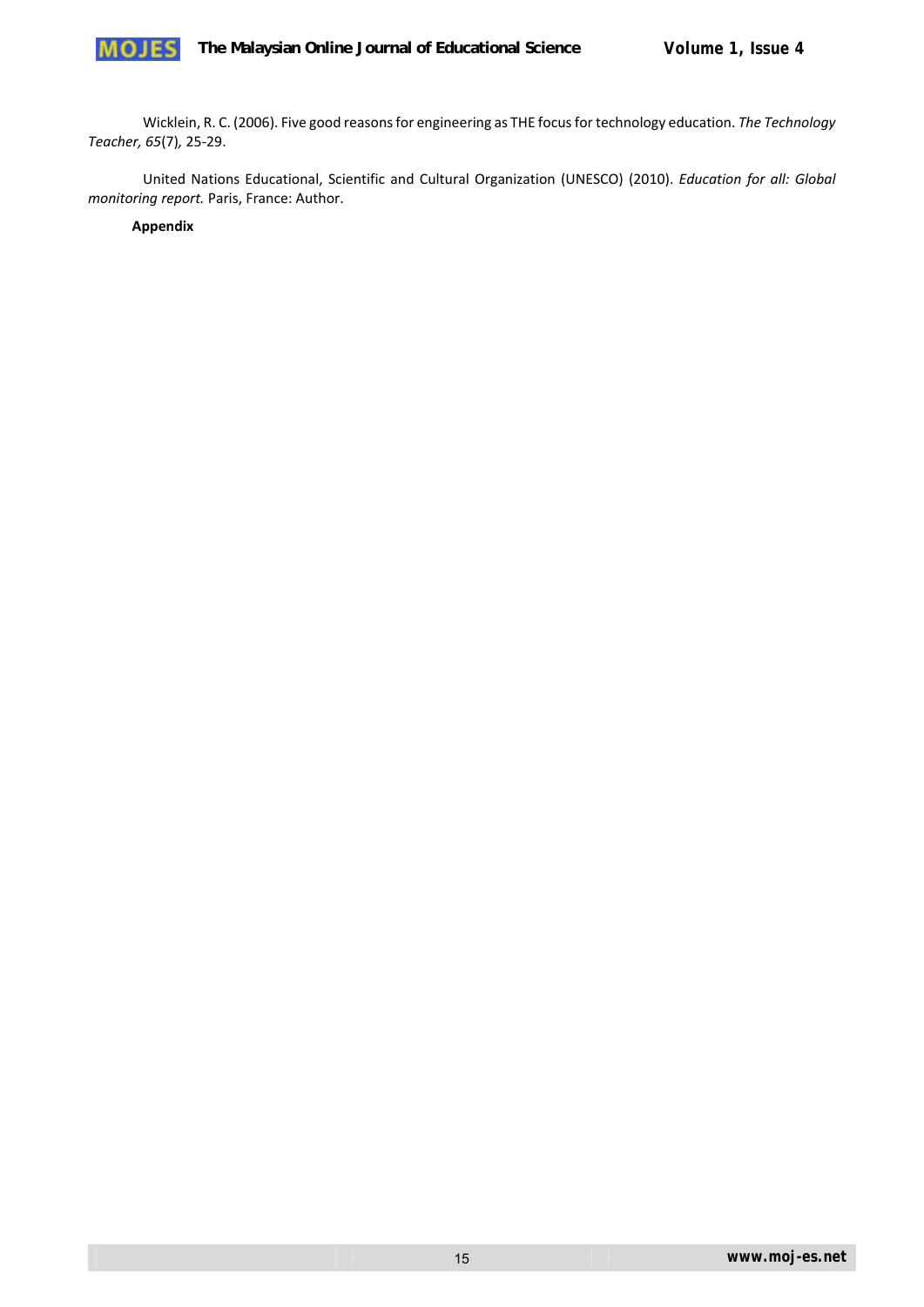

|     | Identification                                                  |               |                                                     | <b>Methodological Characteristics</b> |                                            |                                |
|-----|-----------------------------------------------------------------|---------------|-----------------------------------------------------|---------------------------------------|--------------------------------------------|--------------------------------|
| No. | Author(s)                                                       | Year          | Issue(s)                                            | Sample                                | Level                                      | Type                           |
| 1.  | Randolph, G. B                                                  | April<br>2000 | Learning style<br>(collaborative)                   | Not stated                            | Not stated                                 | Not stated                     |
| 2.  | Croissant, J. L; Ogden, K;<br>Ogden, G                          | April<br>2000 | Learning style<br>(teamwork)                        | Not stated                            | Middle school<br>students                  | Qualitative                    |
| 3.  | Friel, T                                                        | July<br>2000  | Learning style<br>(conceptual)                      | Not stated                            | Undergraduate                              | Not stated                     |
| 4.  | Symams, M.D                                                     | July<br>2000  | Motivation                                          | 180                                   | Middle school<br>students                  | Qualitative                    |
| 5.  | Haller, C. R; Gallagher, V. J;<br>Weldon, T. L;<br>Felder, R. M | July<br>2000  | Learning style<br>(cooperative)                     | Not stated                            | Undergraduate                              | Qualitative                    |
| 6.  | Horner, H. P;<br>Royrvik, H. O                                  | July<br>2000  | Gender                                              | 17 colleges                           | Undergraduate                              | Qualitative                    |
| 7.  | Rutz, E                                                         | July<br>2000  | Learning style<br>(distance learning)               | 150                                   | Adults                                     | Qualitative                    |
| 8.  | Fascetti, W.S; Leventman,<br>P.G                                | July<br>2000  | Gender                                              | 250                                   | Undergraduate                              | Qualitative                    |
| 9.  | Gallaher, J;<br>Pearson, F                                      | July<br>2000  | Gender                                              | 100                                   | Undergraduate                              | Qualitative                    |
| 10. | Boehm, R. F; Gallavan, N. P                                     | Oct<br>2000   | Learning style<br>(cooperative)                     | 16                                    | Undergraduate                              | Not stated                     |
| 11. | Mehdi, M. R;<br>Rizvi, S. A. I                                  | April<br>2001 | Academic trend                                      | 24 varsities                          | Graduate                                   | Review<br>$(1982 - 1986)$      |
| 12. | Candra, C;<br>Kumar, S                                          | April<br>2001 | Teaching method<br>(web-based)                      | Not stated                            | Not stated                                 | <b>DDR</b>                     |
| 13. | Goulet, J                                                       | April<br>2001 | Learning style<br>(goal-oriented)                   | 55                                    | Undergraduate                              | <b>DDR</b>                     |
| 14. | Hyde, R. A;<br>Karney, B. W                                     | April<br>2001 | Learning style<br>(affective learning)              | Not stated                            | Middle school<br>students                  | Review                         |
| 15. | Haws, D. R                                                      | April<br>2001 | <b>Ethical values</b>                               | 42 papers                             | High school<br>students &<br>undergraduate | Meta-analysis<br>$(1996-1999)$ |
| 16. | Sanad, H. A;<br>Koushki, P. A                                   | April<br>2001 | Gender                                              | Not stated                            | Undergraduate &<br>graduate                | Qualitative                    |
| 17. | Mirmiran, A                                                     | April<br>2001 | Interest & teaching method                          | Not stated                            | Undergraduate                              | Qualitative                    |
| 18. | Garris, C. A                                                    | April<br>2001 | Teaching method                                     | Not stated                            | Adults                                     | Not stated                     |
| 19. | Rashid, S                                                       | April<br>2001 | Inter-disciplinary<br>(economics & engineering)     | Not stated                            | Adults                                     | Not stated                     |
| 20. | Farr, J. V; Lee, A. M; Metro,<br>R. A;<br>Sutton, J. P          | April<br>2001 | Developing skills (non-<br>technical)               | Not stated                            | Undergraduate                              | Review<br>(case studies)       |
| 21. | Kulonda, D. J                                                   | July<br>2001  | Teaching method                                     | Not stated                            | Undergraduate                              | <b>DDR</b>                     |
| 22. | Pimmel, R                                                       | July<br>2001  | Learning style<br>(cooperative)                     | Not stated                            | Undergraduate &<br>faculty members         | <b>DDR</b>                     |
| 23. | Crown, S. W                                                     | July<br>2001  | Teaching method<br>(web-based)                      | Not stated                            | Undergraduate                              | Qualitative                    |
| 24. | Morell, L; Buxeda, R;<br>Orengo, M; Sanchez, A                  | July<br>2001  | Learning style<br>(cooperative) & STEM<br>education | Not stated                            | Undergraduate &<br>faculty members         | Qualitative                    |
| 25. | Landry, J. P; Pardue, J. H;<br>Doran, M. V; Daigle, R. J        | Jan<br>2002   | Attitude & motivation                               | Not stated                            | Undergraduate                              | Mixed method                   |
| 26. | Nair, I; Jones, S; White, J                                     | Jan<br>2002   | Teaching method                                     | Not stated                            | Undergraduate                              | Qualitative                    |
| 27. | Baker, S; Tancred, P;<br>Whitesides, S                          | Jan<br>2002   | Gender                                              | Not stated                            | Undergraduate                              | Qualitative                    |
| 28. | Chesler, N. C; Chesler, M. A                                    | Jan<br>2002   | Gender                                              | Not stated                            | Adults & graduate                          | Qualitative                    |
| 29. | Lackey, L. W; Lackey, J. W                                      | Jan<br>2002   | Developing skills (cognitive)                       | Not stated                            | Undergraduate                              | Mixed method                   |
| 30. | Wankat, P.C                                                     | Jan<br>2002   | Teaching method                                     | 150                                   | Undergraduate &<br>graduate                | Qualitative                    |
| 31. | Kuon, T. S;                                                     | Jan           | Inter-disciplinary (science &                       | Not stated                            | Undergraduate                              | Mixed method                   |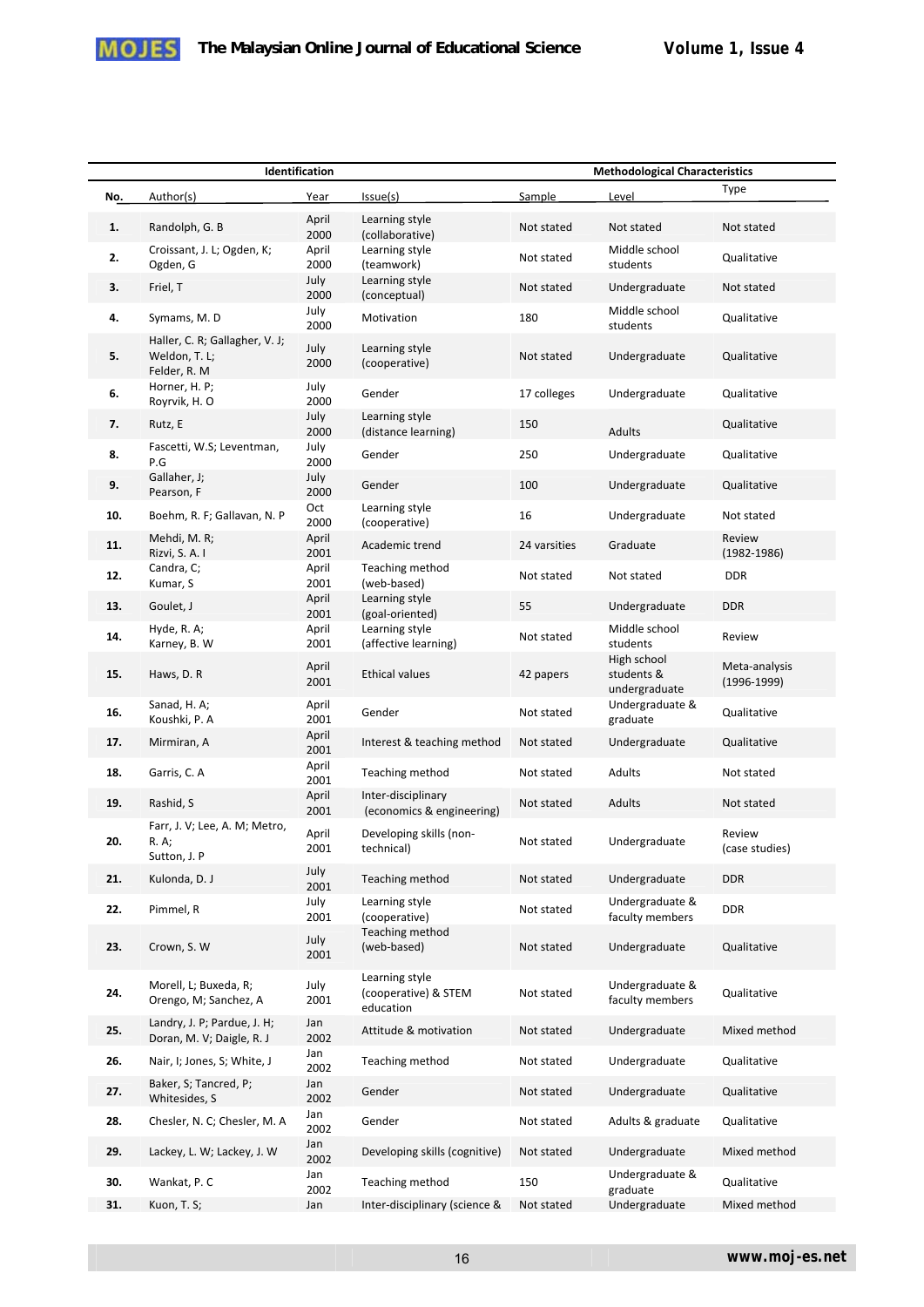|     | Rice, M. P                                                                                                              | 2002          |
|-----|-------------------------------------------------------------------------------------------------------------------------|---------------|
| 32. | Campbell, J. O; Bourne, J. R;<br>Mosterman, P. J;<br>Brodersen, A. J                                                    | Jan<br>2002   |
| 33. | Felder, R. M; Felder, G. N;<br>Dietz, E. J                                                                              | Jan<br>2002   |
| 34. | Rojas, E. M                                                                                                             | Jan<br>2002   |
| 35. | Marks, B. P                                                                                                             | Jan<br>2002   |
| 36. | Raez, P. C;<br>Groff, B. H                                                                                              | Jan<br>2003   |
| 37. | Dym, C.L; Wesner, J.<br>W;Winner, L                                                                                     | Jan<br>2003   |
| 38. | Laeser, M; Moskal, B. M;<br>Krecht, R; Lasich, D                                                                        | Jan<br>2003   |
| 39. | Lackey, L. W; Lackey, J. W;<br>Grady, H. M; Davis, M. T                                                                 | Jan<br>2003   |
| 40. | Felder, R. M;<br>Brent, R                                                                                               | Jan<br>2003   |
| 41. | Alexander, D. G; Smelser, R.<br>Ε                                                                                       | Jan<br>2003   |
| 42. | May, G. S;<br>Chubin, D. E                                                                                              | Jan<br>2003   |
| 43. | Delyser, R. R; Thompson, S.<br>S; Edelstein, J; Lengsfeld, C;<br>Rosa, A. J; Rullkoetter, P;<br>Whitman, R;<br>Whitt, M | July<br>2003  |
| 44. | Chelser, N. C; Single, P. B;<br>Mikic, B                                                                                | July<br>2003  |
| 45. | Doolen, T. L; Porter, J. D;<br>Hoag, J                                                                                  | July<br>2003  |
| 46. | Hersam, M. C; Luna, M;<br>Light, G                                                                                      | Jan<br>2004   |
| 47. | Ellis, T                                                                                                                | Jan<br>2004   |
| 48. | McKenna, A. F; Agogino, A.<br>M                                                                                         | April<br>2004 |
| 49. | Ressler, S. J;<br>Ressler, E. K                                                                                         | April<br>2004 |
| 50. | Dearholt, D. W; Alt, K. J;<br>Halpin, R. F; Oliver, R. L                                                                | April<br>2004 |
| 51. | Johnson, M. J; Sheppard, S.<br>D                                                                                        | April<br>2004 |
| 52. | Bjorklund, S. A; Parente, J.<br>M; Sathianathan, D                                                                      | April<br>2004 |
| 53. | Sheng, J. H;<br>Hsieh, P. Y                                                                                             | April<br>2004 |
| 54. | Wiesner, T.F;<br>Lan, W                                                                                                 | July<br>2004  |
| 55. | Pandy, M. G; Petrosino, A.<br>J; Austin, B. A;<br>Barr, R. E                                                            | July<br>2004  |
| 56. | Pappas, E. C; Kampe, S. L;<br>Hendricks, R. W; Kander, R.<br>G                                                          | July<br>2004  |
| 57. | Felder, R. M;<br>Brent, R                                                                                               | Oct<br>2004   |
| 58. | Giesey, J. J; Chen, Y:<br>Hoshower, L. B                                                                                | Oct<br>2004   |
| 59. | Zhang, G; Anderson, T. J;<br>Ohland, M. W; Thorndyke,<br>B.R                                                            | Oct<br>2004   |
| 60. | Diefes, D. A. H; Samant, C;<br>Johnson, T. E; O'Connor, D                                                               | Oct<br>2004   |
| 61. | Blair, B. F; Millea, M;<br>Hammer, J                                                                                    | Oct<br>2004   |
| 62. | Shuman, L. J; Besterfield, S.<br>M; McGourty, J                                                                         | Jan<br>2005   |
| 63. | Felder, R. M;<br>Brent, R                                                                                               | Jan<br>2005   |
| 64. | Smith. K. A: Sheppard. S. D:                                                                                            | Jan           |

|     | Rice, M. P                                                                                                              | 2002          | engineering)                                                          |            |                                    |                         |
|-----|-------------------------------------------------------------------------------------------------------------------------|---------------|-----------------------------------------------------------------------|------------|------------------------------------|-------------------------|
| 32. | Campbell, J. O; Bourne, J. R;<br>Mosterman, P. J;<br>Brodersen, A. J                                                    | Jan<br>2002   | Teaching method<br>(simulations)                                      | 120        | Undergraduate                      | Mixed method            |
| 33. | Felder, R. M; Felder, G. N;<br>Dietz, E. J                                                                              | Jan<br>2002   | Attitude                                                              | 116        | Undergraduate                      | Qualitative             |
| 34. | Rojas, E. M                                                                                                             | Jan<br>2002   | Teaching method<br>(web-based)                                        | Not stated | Undergraduate                      | Qualitative             |
| 35. | Marks, B. P                                                                                                             | Jan<br>2002   | Developing skills<br>(cognitive)                                      | Not stated | Undergraduate                      | Mixed method            |
| 36. | Raez, P. C;<br>Groff, B. H                                                                                              | Jan<br>2003   | Inter-disciplinary<br>(technology, engineering &<br>computer science) | Not stated | Undergraduate                      | <b>DDR</b>              |
| 37. | Dym, C.L; Wesner, J.<br>W;Winner, L                                                                                     | Jan<br>2003   | <b>Ethical values</b>                                                 | 57         | Adults                             | Forum                   |
| 38. | Laeser, M; Moskal, B. M;<br>Krecht, R; Lasich, D                                                                        | Jan<br>2003   | Gender                                                                | Not stated | Adults                             | Project-based           |
| 39. | Lackey, L. W; Lackey, J. W;<br>Grady, H. M; Davis, M. T                                                                 | Jan<br>2003   | Teaching method                                                       | Not stated | Undergraduate                      | Quantitative            |
| 40. | Felder, R. M;<br>Brent, R                                                                                               | Jan<br>2003   | ABET                                                                  | Not stated | Adults                             | <b>DDR</b>              |
| 41. | Alexander, D. G; Smelser, R.<br>E                                                                                       | Jan<br>2003   | Teaching method                                                       | Not stated | Adults                             | Qualitative             |
| 42. | May, G. S;<br>Chubin, D. E                                                                                              | Jan<br>2003   | <b>STEM</b> education                                                 | Not stated | Undergraduate                      | Review<br>(literatures) |
| 43. | Delyser, R. R; Thompson, S.<br>S; Edelstein, J; Lengsfeld, C;<br>Rosa, A. J; Rullkoetter, P;<br>Whitman, R;<br>Whitt, M | July<br>2003  | Learning style<br>(student centred)                                   | Not stated | <b>Faculty members</b>             | Project-based           |
| 44. | Chelser, N. C; Single, P. B;<br>Mikic, B                                                                                | July<br>2003  | Gender                                                                | Not stated | <b>Faculty members</b>             | Qualitative             |
| 45. | Doolen, T. L; Porter, J. D;<br>Hoag, J                                                                                  | July<br>2003  | Attitude                                                              | Not stated | Undergraduate                      | Mixed method            |
| 46. | Hersam, M. C; Luna, M;<br>Light, G                                                                                      | Jan<br>2004   | Inter-disciplinary<br>(nanotechnology)                                | Not stated | Undergraduate                      | Quantitative            |
| 47. | Ellis, T                                                                                                                | Jan<br>2004   | Developing skills (cognitive)                                         | Not stated | Adults                             | Quantitative            |
| 48. | McKenna, A. F; Agogino, A.<br>M                                                                                         | April<br>2004 | Developing skills<br>(reasoning)                                      | Not stated | Middle & high<br>school students   | Quantitative            |
| 49. | Ressler, S. J;<br>Ressler, E. K                                                                                         | April<br>2004 | Interest<br>(internet based)                                          | 30,000     | Middle & high<br>school students   | Qualitative             |
| 50. | Dearholt, D. W; Alt, K. J;<br>Halpin, R. F; Oliver, R. L                                                                | April<br>2004 | Teaching method<br>(web-based)                                        | Not stated | Not stated                         | <b>DDR</b>              |
| 51. | Johnson, M. J; Sheppard, S.<br>D                                                                                        | April<br>2004 | Gender                                                                | Not stated | Undergraduate &<br>faculty members | Not stated              |
| 52. | Bjorklund, S. A; Parente, J.<br>M; Sathianathan, D                                                                      | April<br>2004 | Attitude                                                              | 1,500      | Undergraduate                      | Qualitative             |
| 53. | Sheng, J. H;<br>Hsieh, P.Y                                                                                              | April<br>2004 | <b>Teaching method</b><br>(web-based)                                 | 128        | Undergraduate                      | <b>DDR</b>              |
| 54. | Wiesner, T.F;<br>Lan, W                                                                                                 | July<br>2004  | ABET                                                                  | Not stated | Undergraduate                      | Qualitative             |
| 55. | Pandy, M. G; Petrosino, A.<br>J; Austin, B. A;<br>Barr, R. E                                                            | July<br>2004  | <b>Teaching method</b><br>(module)                                    | Not stated | Undergraduate                      | <b>DDR</b>              |
| 56. | Pappas, E. C; Kampe, S. L;<br>Hendricks, R. W; Kander, R.<br>G                                                          | July<br>2004  | Developing skills<br>(critical thinking)                              | Not stated | Undergraduate &<br>faculty members | Qualitative             |
| 57. | Felder, R. M;<br>Brent, R                                                                                               | Oct<br>2004   | Developing skills<br>(intellectual)                                   | Not stated | Undergraduate                      | Review                  |
| 58. | Giesey, J. J; Chen, Y:<br>Hoshower, L. B                                                                                | Oct<br>2004   | Motivation                                                            | Not stated | Undergraduate                      | Qualitative             |
| 59. | Zhang, G; Anderson, T. J;<br>Ohland, M. W; Thorndyke,<br>B. R                                                           | Oct<br>2004   | Demographic & academic<br>characteristics                             | 87,167     | Undergraduate                      | Quantitative            |
| 60. | Diefes, D. A. H; Samant, C;<br>Johnson, T. E; O'Connor, D                                                               | Oct<br>2004   | Teaching method<br>(module)                                           | Not stated | Undergraduate                      | Mixed method            |
| 61. | Blair, B. F; Millea, M;<br>Hammer, J                                                                                    | Oct<br>2004   | Learning style<br>(cooperative)                                       | Not stated | Not stated                         | Quantitative            |
| 62. | Shuman, L. J; Besterfield, S.<br>M; McGourty, J                                                                         | Jan<br>2005   | ABET                                                                  | Not stated | Not stated                         | Review                  |
| 63. | Felder, R. M;<br>Brent, R                                                                                               | Jan<br>2005   | Motivation & attitude                                                 | Not stated | Not stated                         | Review                  |
| 64. | Smith, K. A; Sheppard, S. D;                                                                                            | Jan           | Teaching method                                                       | Not stated | Undergraduate                      | Review                  |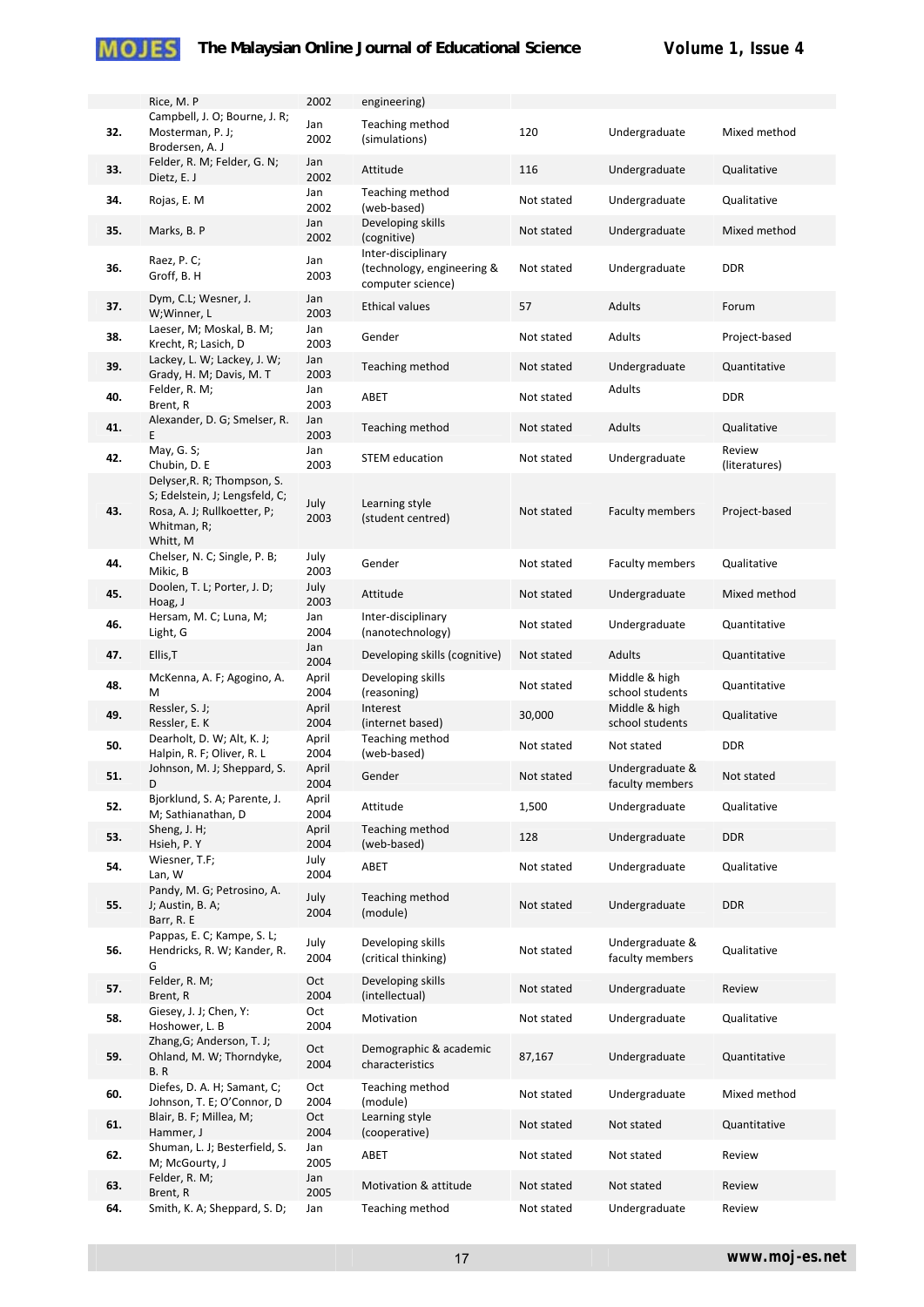|     | Johnson, D. W; Johnson, R.<br>T                                                     | 2005          | (pedagogical)                                            |                       |                                              |                                |
|-----|-------------------------------------------------------------------------------------|---------------|----------------------------------------------------------|-----------------------|----------------------------------------------|--------------------------------|
| 65. | Dym, C. L; Agogino, A. M;<br>Eris, O; Frey, D. D; Leiter, L.<br>J                   | Jan<br>2005   | Developing skills<br>(designing)                         | Not stated            | Undergraduate                                | Review<br>$(12 \text{ years})$ |
| 66. | Feisel, L. D;<br>Rosa, A. J                                                         | Jan<br>2005   | Teaching method<br>(laboratory)                          | Not stated            | Undergraduate                                | Review                         |
| 67. | Prados, J. W; Peterson, G.<br>D;<br>Lattuca, L. R                                   | Jan<br>2005   | ABET                                                     | Not stated            | Graduates                                    | Not stated                     |
| 68. | Litzinger, T. A;<br>Wise, J. C;<br>Sang, H. L                                       | April<br>2005 | Learning style<br>(self-directed)                        | 18                    | Undergraduate                                | Mixed method                   |
| 69. | Drake, M. J; Griffin, P. M;<br>Kirkman, R; Swann, J. L                              | April<br>2005 | Ethical values & developing<br>skills (reasoning)        | Not stated            | Undergraduate                                | Quantitative                   |
| 70. | Sven, G. B; Kisenwether, E.<br>$C$ ; Rzasa, S. E;<br>Wise, J. C                     | April<br>2005 | Developing skills<br>(entrepreneurial)                   | Not stated            | High school<br>students &<br>undergraduate   | Mixed method                   |
| 71. | Rutar, T; Mason, G                                                                  | April<br>2005 | Learning style (teamwork)                                | Each group<br>$(3-4)$ | Undergraduate                                | <b>DDR</b>                     |
| 72. | Friesen, M; Taylor, K. L;<br>Ron, M. G. B                                           | July<br>2005  | Teaching method (module)                                 | Not stated            | Undergraduate &<br>faculty members           | Qualitative                    |
| 73. | Thompson, N. S; Alford, E.<br>M; Liao, C; Johnson, R;<br>Matthews, M                | July<br>2005  | Developing skills (cognitive)                            | Not stated            | Undergraduate                                | Qualitative                    |
| 74. | Whitman, L. E; Malzahn, D.<br>E; Chaparro, B. S; Russell,<br>M; et al.              | July<br>2005  | Learning style<br>(teamwork)                             | Not stated            | Undergraduate                                | Qualitative                    |
| 75. | Burtner, J                                                                          | July<br>2005  | Attitude                                                 | Not stated            | Undergraduate                                | Mixed method                   |
| 76. | Shiavi, R;<br>Brodersen, A. J                                                       | Oct<br>2005   | Teaching method<br>(computational)                       | Not stated            | Undergraduate                                | Mixed method                   |
| 77. | McLoughlin, L. A                                                                    | Oct<br>2005   | Gender                                                   | Not stated            | Undergraduate                                | Qualitative                    |
| 78. | Donath, L; Spray, R;<br>Thompson, N. S; Alford, E.<br>M; et al.                     | Oct<br>2005   | Learning style (inquiry-<br>based)                       | Not stated            | Undergraduate                                | Qualitative                    |
| 79. | French, B. F; Immekus, J. C;<br>Oakes, W.C                                          | Oct<br>2005   | Gender                                                   | Not stated            | Undergraduate                                | Mixed method                   |
| 80. | Porter, A. L; Roessner, J. D;<br>Oliver, S; Johnson, D                              | Jan<br>2006   | <b>STEM</b> education                                    | Not stated            | Undergraduate                                | Not stated                     |
| 81. | Tonso, K. L                                                                         | Jan<br>2006   | Learning style (teamwork)                                | Large scale           | Adults                                       | Mixed method                   |
| 82. | Hutchison, M. A; Follman,<br>D. K; Sumpter, M;<br>Bodner, G. M                      | Jan<br>2006   | Gender, interest &<br>achievement                        | 1387                  | Undergraduate                                | Qualitative                    |
| 83. | Hartman, H; Hartman, M                                                              | Jan<br>2006   | Gender                                                   | Not stated            | Undergraduate                                | Qualitative                    |
| 84. | Stren, F; Xing, T; Yarbrough<br>D. B; Rothmayer, A; et al.                          | Jan<br>2006   | Teaching method (hands-<br>on)                           | Not stated            | Undergraduate &<br>graduate                  | <b>DDR</b>                     |
| 85. | Prince, M. J;<br>Felder, R. M                                                       | April<br>2006 | Teaching method<br>(inductive)                           | Not stated            | Not stated                                   | Qualitative                    |
| 86. | Jonassen, D; Strobel, J; Lee,<br>C.B                                                | April<br>2006 | Teaching method (problem<br>solving)                     | Not stated            | Adults                                       | Qualitative                    |
| 87. | Dabbagh, N;<br>Daniel, A. M                                                         | April<br>2006 | Teaching method<br>(pedagogical)                         | 20                    | Undergraduate                                | Qualitative                    |
| 88. | Carpenter, D. D; Harding, T.<br>S; Firelli, C. J; Montgomery,<br>S. M; Passow, H. J | July<br>2006  | Attitude                                                 | 643                   | Undergraduate                                | Mixed method                   |
| 89. | Senay, Y; Baker, D;<br>Robinson, K. S; Krause, S;<br>Roberts, C                     | July<br>2006  | Inter-disciplinary (design,<br>engineering & technology) | Not stated            | Middle school<br>teachers                    | Mixed method                   |
| 90. | Reisslein, J; Reisslein, M;<br>Seeling, P                                           | July<br>2006  | Teaching method (problem<br>solving)                     | Not stated            | High school<br>students                      | Quantitative                   |
| 91. | Jarosz, J. P; Busch, V. I. J                                                        | July<br>2006  | ABET                                                     | Not stated            | Undergraduate                                | Qualitative                    |
| 92. | Fincher, S; Tenenberg, J                                                            | Oct<br>2006   | Teaching method (using<br>theory)                        | Not stated            | Adults                                       | Quantitative                   |
| 93. | Cantrell, P: Pekcan, G;<br>Itaini, A; Velasquez, B. N                               | Oct<br>2006   | Teaching method (module)                                 | Not stated            | Undergraduate &<br>middle school<br>students | Project-based                  |
| 94. | Roselli, R. J;                                                                      | Oct           | Assessment                                               | Not stated            | Undergraduate                                | Quantitative                   |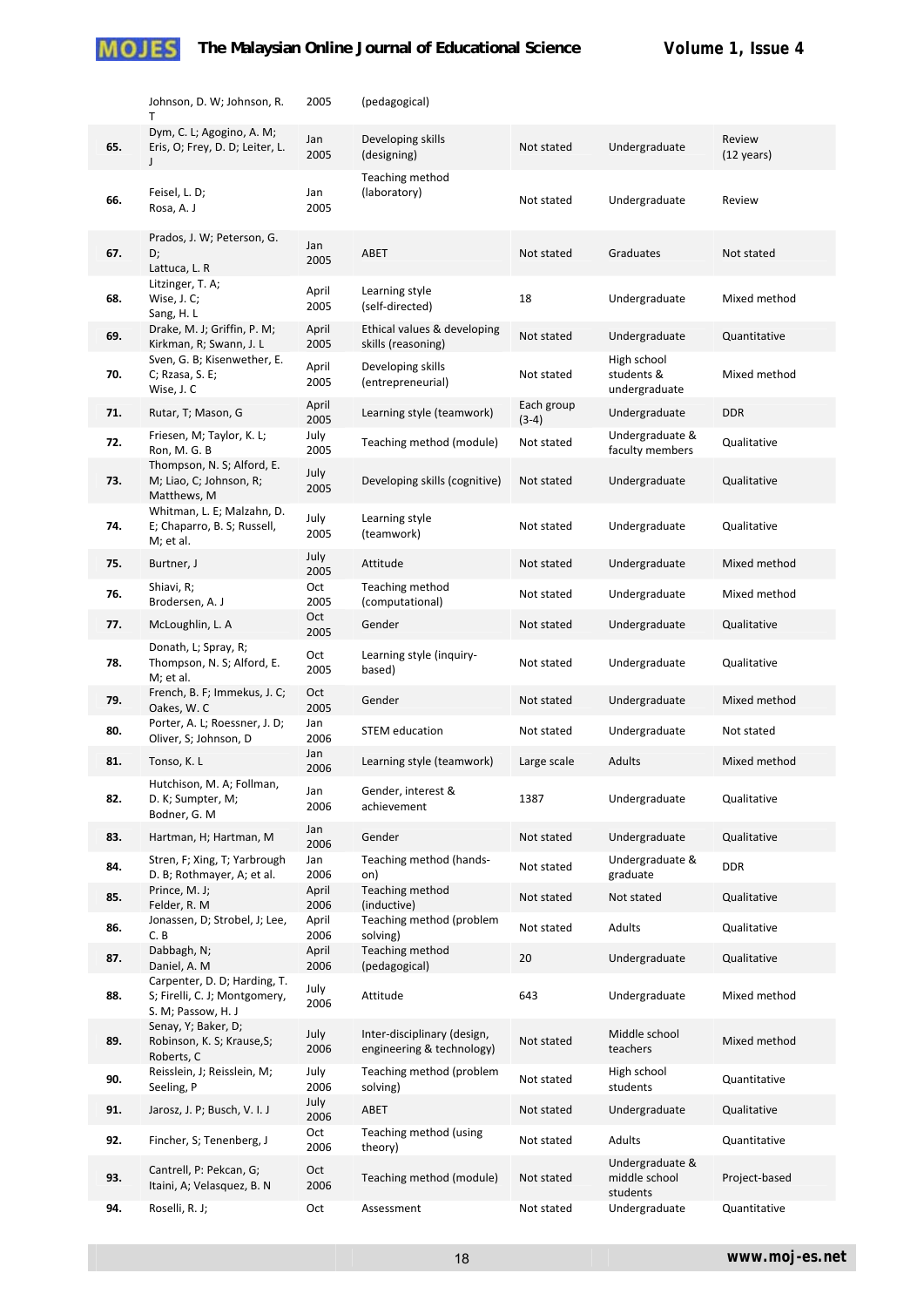|      | Brophy, S. P                                                                   | 2006          |                                                                                  |                      |                                         |                                  |
|------|--------------------------------------------------------------------------------|---------------|----------------------------------------------------------------------------------|----------------------|-----------------------------------------|----------------------------------|
| 95.  | Rover, D. T                                                                    | Oct<br>2006   | Inter-disciplinary<br>(mathematics, science &<br>engineering)                    | Not stated           | Middle school<br>students               | Qualitative                      |
| 96.  | Anonymous                                                                      | Oct<br>2006   | Interest                                                                         | Not stated           | Adults                                  | Not stated                       |
| 97.  | Anonymous                                                                      | Oct<br>2006   | ABET                                                                             | Not stated           | Adults                                  | Qualitative                      |
| 98.  | Nicholas, G. M; Wolfe, H;<br>Besterfield, S. M; Shuman,<br>L. J; Siripen, L    | Jan<br>2007   | <b>STEM</b> education                                                            | 12,000               | Undergraduate                           | Mixed method                     |
| 99.  | Reisslein, J; Sullivan, H;<br>Reisslein, M                                     | Jan<br>2007   | Attitude                                                                         | Not stated           | Undergraduate                           | Quantitative                     |
| 100. | Bauer, E. H; Moskal, B;<br>Gosink, J; Lucena, J; David.<br>М                   | April<br>2007 | Attitude                                                                         | 112                  | Undergraduate &<br>faculty members      | Quantitative                     |
| 101. | Steif, P. S;<br>Hansen, M. A                                                   | July<br>2007  | Administering<br>(web-based)                                                     | Not stated           | Adults                                  | Quantitative                     |
| 102. | Baker, D; Krause, S; Yasar,<br>S; Roberts, C; Robinson, K.<br>S                | July<br>2007  | Gender                                                                           | 9                    | Graduate                                | Qualitative                      |
| 103. | Murphy, T. J; Shehab, R. L;<br>Reed, R. T; Foor, C. E;<br>Harris, B. J; et al. | July<br>2007  | Gender                                                                           | 185                  | Undergraduate                           | Qualitative                      |
| 104. | Moskal, B. M; Skokan, C;<br>Kosbar, L; Dean, A;<br>Westland, C; et al.         | July<br>2007  | Teaching method (hands-<br>on)                                                   | 11 districts         | Middle school<br>teachers               | Mixed method                     |
| 105. | Trevelyan, J                                                                   | July<br>2007  | Developing skills<br>(coordination)                                              | Not stated           | Adults                                  | Qualitative                      |
| 106. | Atman, C. J; Adams, R. S;<br>Cardella, M. E; Truns, J;<br>Mosborg, S; et al.   | Oct<br>2007   | Attitude                                                                         | 69                   | Adults                                  | <b>DDR</b>                       |
| 107. | Kilgore, D; Atman, C. J;<br>Yasuhara, K; Barker, T. J;<br>Morozov, A           | Oct<br>2007   | Gender                                                                           | 160                  | Undergraduate                           | Mixed method                     |
| 108. | Taraban, R; DeFinis, A;<br>Brown, A. G; Anderson, E.<br>E; Sharma, M. P        | Oct<br>2007   | Developing skills (cognitive)                                                    | 19                   | Undergraduate                           | Qualitative                      |
| 109. | Besterfield, S. M; Shuman,<br>L. J; Wolfe, H; Clark, R. M;<br>Yildrim, P       | Oct<br>2007   | Learning style (teamwork)                                                        | Not stated           | Undergraduate                           | Mixed method                     |
| 110. | Gereffi, G; Wadhwa,<br>V;Rissing, B; Ong, R                                    | Jan<br>2008   | Developing skills<br>(entrepreneurial)                                           | Not stated           | Graduates                               | Not stated                       |
| 111. | Vogt, C. M                                                                     | Jan<br>2008   | Developing skills (critical<br>thinking)                                         | 4 varsities          | Undergraduate                           | Quantitative                     |
| 112. | Qualters, D. M; Sheahan, T.<br>C; Mason, E. J; Navick, D. S;<br>Dixon, M       | Jan<br>2008   | Inter-disciplinary<br>(chemistry, mathematics,<br>physics & computer<br>Science) | 191                  | Undergraduate                           | Quantitative                     |
| 113. | Li, Q; McCoach, D. B;<br>Swaminathan, H; Tang, J                               | Jan<br>2008   | Attitude                                                                         | Not stated           | Undergraduate                           | Mixed method                     |
| 114. | Mendez, G; Buskirk, T. D;<br>Lohr, S;<br>Haag, S                               | Jan<br>2008   | Attitude                                                                         | Not stated           | High school<br>students                 | Quantitative                     |
| 115. | Mehalik, M. M; Doppelt, Y;<br>Schuun, C. D                                     | Jan<br>2008   | Learning style<br>(design-based)                                                 | 1053<br>(30 classes) | Middle school<br>students &<br>teachers | Not stated                       |
| 116. | Allen, K; Reed, R. T; Terry,<br>R. A; Murphy, T. J; Stone, A.<br>D             | Jan<br>2008   | Reliability (coefficient<br>Alpha)                                               | Not stated           | Adults                                  | Mixed method                     |
| 117. | Grimberg, S. J; Langden, T.<br>A; Compeau, L. D; Powers,<br>S.E                | Jan<br>2008   | Attitude                                                                         | Not stated           | Undergraduate                           | Qualitative                      |
| 118. | Borrego, M; Newswander,<br>L.K                                                 | April<br>2008 | Inter-disciplinary                                                               | Not stated           | Adults                                  | Qualitative                      |
| 119. | Leung, M. Y; Lu, X; Chen, D;<br>Lu, M                                          | April<br>2008 | Learning style & teaching<br>method                                              | Not stated           | Undergraduate                           | Qualitative                      |
| 120  | Borrego, M; Streveler, R. A;<br>Miller, R. L;<br>Smith, K. A                   | April<br>2008 | Learning style<br>(active learning)                                              | Not stated           | Adults                                  | Workshops                        |
| 121. | Koro, L. M;<br>Douglas, E.P                                                    | April<br>2008 | <b>Ethical values</b>                                                            | Not stated           | Not stated                              | Meta-analysis<br>$(2005 - 2006)$ |
| 122. | Hutchison, G; Mica, A;<br>Follman, D. K; Bodner, G. M.                         | April<br>2008 | Attitude                                                                         | 12                   | Undergraduate                           | Qualitative                      |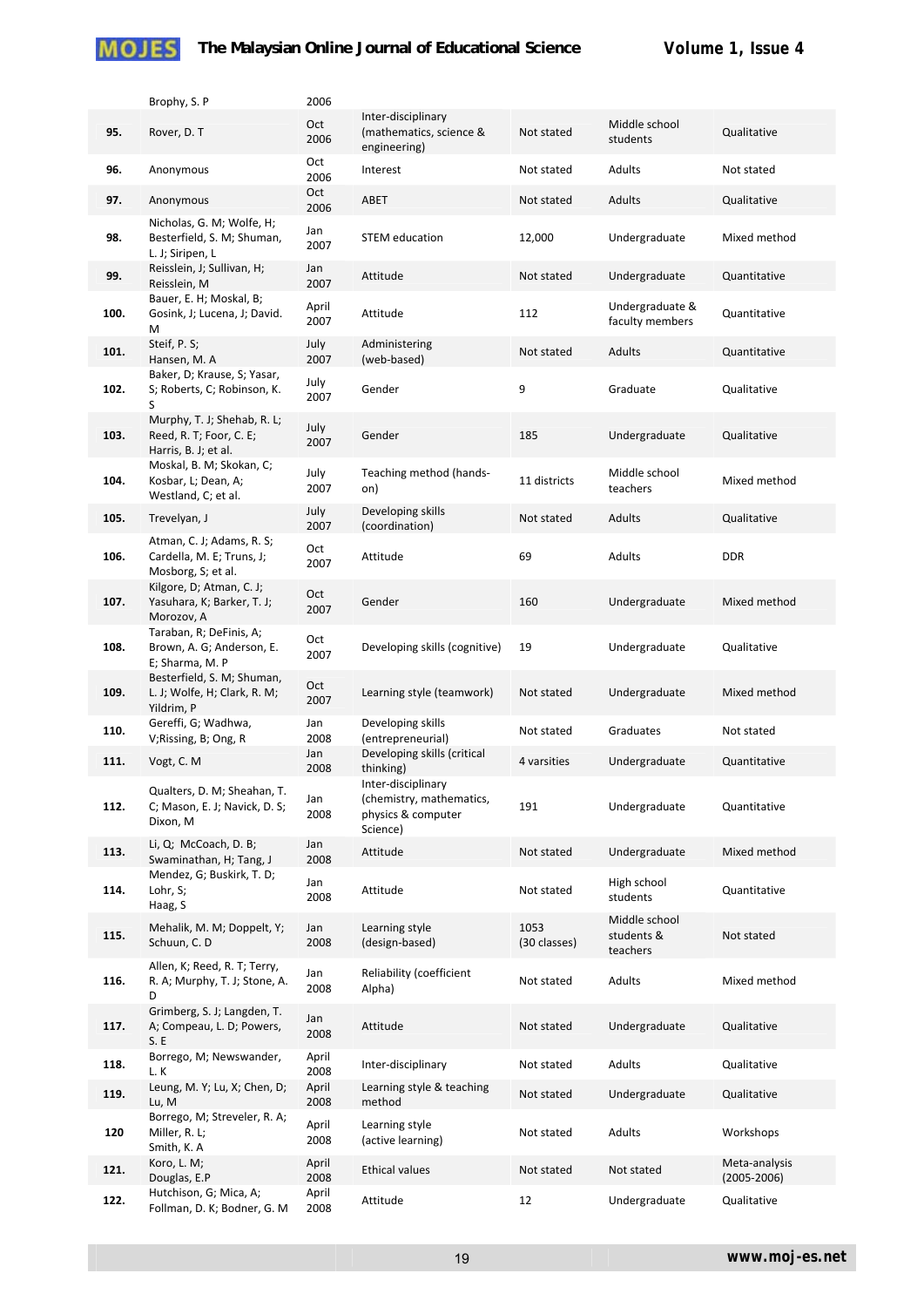

| 123.         | Walden, S. E;<br>Foor, C                                                               | April<br>2008 | <b>STEM</b> education                                | Large<br>database | Undergraduate               | Qualitative                 |
|--------------|----------------------------------------------------------------------------------------|---------------|------------------------------------------------------|-------------------|-----------------------------|-----------------------------|
| 124.         | Schuurman, M. K;<br>Pangborn, R. N; McClintic,<br>R.D                                  | April<br>2008 | Gender                                               | Not stated        | Undergraduate               | Qualitative                 |
| 125.         | Linsenmeier, R. A;<br>Kanter, O. E; Smith, H. D;<br>Linsenmeier, K.<br>A;McKenna, A. F | April<br>2008 | Teaching method<br>(laboratory)                      | Not stated        | Undergraduate               | Mixed method                |
| 126.         | Rover, D. T                                                                            | April<br>2008 | Learning style                                       | Not stated        | Adults                      | Review                      |
| 127.         | Streveler, R. A; Litzinger, T.<br>A; Miller, R. L;<br>Steif, P. S                      | July<br>2008  | Learning style<br>(conceptual)                       | Not stated        | Not stated                  | Not stated                  |
| 128          | Malcom, S. M                                                                           | July<br>2008  | Gender                                               | Not stated        | Adults                      | Qualitative                 |
| 129.         | Adams, R. S;<br>Felder, R. M                                                           | July<br>2008  | Motivation                                           | Not stated        | Adults                      | Not stated                  |
| 130.         | Fouger, X; Almgren, R;<br>Gopalakrishnan, K; Mailkot,<br>P                             | July<br>2008  | Inter-disciplinary                                   | Not stated        | Adults                      | Program                     |
| 131.         | Chubin, D; Donaldson, K;<br>Olds, B; Fleming, L                                        | July<br>2008  | Motivation                                           | Not stated        | Undergraduate               | Qualitative                 |
| 132.         | Ohland, M. W; Sheppard, S.<br>D; Lichtenstein, G; Eris, O;<br>Chachra, D; et al.       | July<br>2008  | Gender                                               | Large<br>database | Undergraduate &<br>graduate | Qualitative                 |
| 133.         | Streveler, R. A; Litzinger, T.<br>A; Miller, R. L;<br>Steif, P. S.                     | July<br>2008  | Learning style<br>(conceptual)                       | Not stated        | Not stated                  | Not stated                  |
| 134.         | Redish, E. F;<br>Smith, K. A                                                           | July<br>2008  | Developing skills (cognitive)                        | Not stated        | Undergraduate               | <b>DDR</b>                  |
| 135.         | Atman, C. J; Kilgore, D;<br>McKenna, A                                                 | July<br>2008  | Learning style<br>(design-based)                     | Not stated        | Undergraduate               | Mixed method                |
| 136.         | Colby, A; Sullivan, W. M.                                                              | July<br>2008  | <b>Ethical values</b>                                | 7 varsities       | Undergraduate               | Qualitative                 |
| 137.         | Cox, M. F;<br>Cordray, D. S                                                            | Oct<br>2008   | Inter-disciplinary<br>(biology & engineering)        | 28                | Undergraduate               | Qualitative                 |
| 138.         | Lucena, J; Downey, G;<br>Jesiek, B; Elber, S                                           | Oct<br>2008   | Transformation of<br>engineering education           | Not stated        | Adults                      | Not stated                  |
| 139.         | Trenor, J. M; Yu, S. L;<br>Waight, C. L; Zerda, K. S;<br>Sha, T. L                     | Oct<br>2008   | Gender                                               | Diverse<br>sample | Undergraduate               | Mixed method                |
| 140.         | Veenstra, C. P; Dey, E. L;<br>Herrin, G. D                                             | Oct<br>2008   | <b>STEM</b> education                                | Not stated        | Undergraduate               | Quantitative                |
| 141.         | Martin, D. N; Saorin, J. L;<br>Contero, M                                              | Oct<br>2008   | Developing skills (spatial<br>abilities)             | Not stated        | Undergraduate               | Quantitative                |
| 142.         | Natarajan, R                                                                           | Oct<br>2008   | Attitude                                             | Not stated        | Not stated                  | Qualitative                 |
| 143.         | Wolfe, J; Powell, E                                                                    | Jan<br>2009   | Gender                                               | 6                 | Undergraduate               | Qualitative                 |
| 144.         | McKenna, A. F; Yalvac, B;<br>Light, G. L                                               | Jan<br>2009   | Learning style<br>(collaborative)                    | Not stated        | <b>Faculty members</b>      | Not stated                  |
| 145.         | Marra, R. M; Rodgers, K. A;<br>Shen, D; Bogue, B                                       | Jan<br>2009   | Gender & attitude                                    | 5 institutes      | Undergraduate               | Qualitative                 |
| 146.         | Jesiek, B. K; Newswander,<br>L. K; Borrego, M                                          | Jan<br>2009   | Attitude                                             | Not stated        | Adults                      | Qualitative                 |
| 147.         | Borrego, M; Douglas, E. P;<br>Amelink, C. T                                            | Jan<br>2009   | Inter-disciplinary (social<br>science & engineering) | Not stated        | Adults                      | Conference                  |
| 148.         | Vanasura, L; Stolk, J;<br>Herter, R. J                                                 | Jan<br>2009   | Learning style                                       | Not stated        | Adults                      | <b>DDR</b>                  |
| 149.         | Moreno, R; Reisslein, M;<br>Ozogul, G                                                  | Jan<br>2009   | Teaching method<br>(problem solving)                 | Not stated        | Undergraduate               | Qualitative                 |
| 150.         | Brown, S; Flick, L; Fiez, T                                                            | Jan<br>2009   | Teaching method<br>(laboratory)                      | Not stated        | Undergraduate               | Qualitative                 |
| 151.         | Ingram, S; Brunning, S;<br>Mikawoz, I                                                  | April<br>2009 | Gender & attitude                                    | Not stated        | Undergraduate               | Mixed method                |
| 152.         | Charyton, C;<br>Merrill, J. A                                                          | April<br>2009 | Innovation                                           | 84                | Undergraduate               | Quantitative                |
| 153.<br>154. | Onyancha, R. M; Derov, M;<br>Kinsey, B. L<br>Genheimer, S. R; Shehab, R.               | April<br>2009 | Developing skills (spatial<br>abilities)<br>ABET     | Not stated<br>90  | Undergraduate<br>Adults     | Quantitative<br>Qualitative |
|              |                                                                                        | April         |                                                      |                   |                             |                             |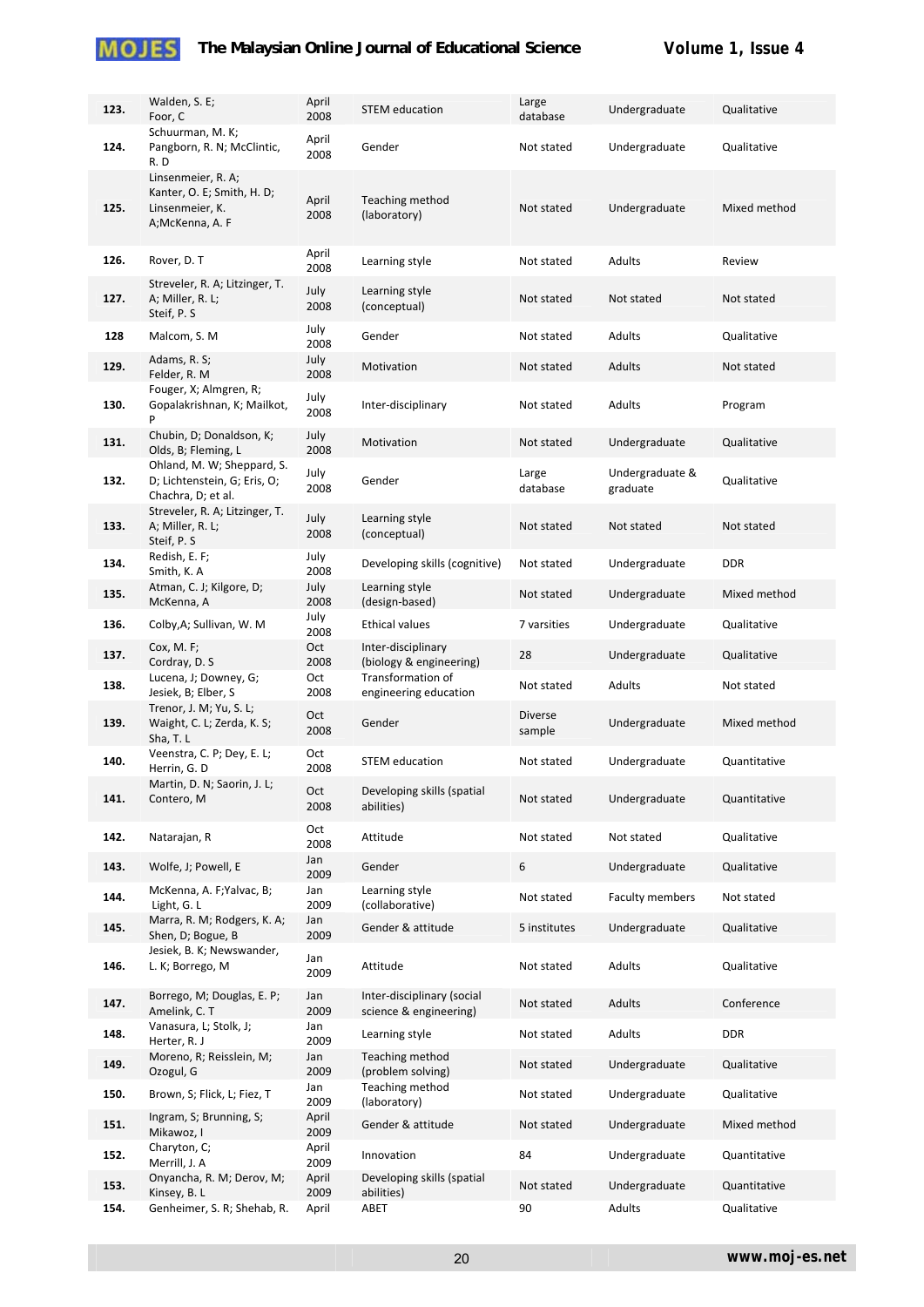|      | L                                                                                  | 2009          |
|------|------------------------------------------------------------------------------------|---------------|
| 155. | Nembhard, D; Yip, K; Shtub,<br>A                                                   | April<br>2009 |
| 156. | Lin, C. C; Tsai, C. C                                                              | April<br>2009 |
| 157. | Lichtenstein, G; Loshbaugh,<br>H. G; Claar, B; Chen, H. L;<br>Jackson, K; et al.   | July<br>2009  |
| 158  | Jonassen, D. H; Shen, D;<br>Marra, R. M; Cho, Y. H;<br>Lo, J. L; et al.            | July<br>2009  |
| 159. | Leydens, J. A; Schneider, J                                                        | July<br>2009  |
| 160. | Zaftt, C. R; Adams, S. G;<br>Matkin, G. S                                          | July<br>2009  |
| 161. | Abdulwahed, M; Nagy, Z. K                                                          | July<br>2009  |
| 162. | Cantrell, P;<br>Ewing, T. J                                                        | July<br>2009  |
| 163. | Godfrey, E; Parker, L                                                              | Jan<br>2010   |
| 164. | Mackey, K. R. M; Freyberg,<br>D. L                                                 | Jan<br>2010   |
| 165. | Rosenberg, K; Rinat,<br>B;Plant, E.A; Doerr,<br>C.E;Baylor, A. L                   | Jan<br>2010   |
| 166. | Hsuing, C. M                                                                       | Jan<br>2010   |
| 167. | Yadaz, A; Shaver, G. M;<br>Meckl, P                                                | Jan<br>2010   |
| 168. | Carberry, A. R; Lee, H. S;<br>Ohland, M. W                                         | Jan<br>2010   |
| 169. | Jesiek, B. K; Borrego, M;<br>Beddoes, K                                            | April<br>2010 |
| 170. | Felder, R. M;<br>Brent, R                                                          | April<br>2010 |
| 171. | Steif, P. S; Lobue, J. M;<br>Kara, L. B;<br>Fay, A.L                               | April<br>2010 |
| 172. | Tran, N. A;<br>Nathan, M.J                                                         | April<br>2010 |
| 173. | Chen, J. C; Whittinghill, D.<br>C; Kadlowec, J. A                                  | April<br>2010 |
| 174. | Meyers, K. L; Silliman, S. E;<br>Gedde, N. L;<br>Ohland. M. W                      | April<br>2010 |
| 175. | Borrego, M; Froyd, J. E;<br>Hall, T. S                                             | July<br>2010  |
| 176. | Nichollas, G. M; Wolfe, H;<br>Besterfield, S. M; Shuman,<br>L. J                   | July<br>2010  |
| 177. | Reisslein, M; Moreno, R;<br>Ozogul, G                                              | July<br>2010  |
| 178. | Koh, C; Tan, H. S; Tan, K. C;<br>Fang, L; Fong, F. M, et al.                       | July<br>2010  |
| 179. | Heller, R. S; Beil, C; Dam, K;<br>Haerum, B                                        | July<br>2010  |
| 180. | Roger, S. W;<br>Goktas, R. K                                                       | July<br>2010  |
| 181. | Matusovich, H. M;<br>Streveler, R. A;<br>Miller, R. L                              | Oct<br>2010   |
| 182. | Baile, C; Ko, E; Newletter,<br>W; Radcliffe, D. F                                  | Jan<br>2011   |
| 183. | Borrego, M;<br>Bernhard, J                                                         | Jan<br>2011   |
| 184. | Adams, R; Evangelou, D;<br>English, L; De, F; Antonio,<br>D; Mousoulides, N; et al | Jan<br>2011   |
| 185. | Felder, R. M; Brent, R;<br>Prince, M. J                                            | Jan<br>2011   |
| 186. | Litzinger, T. A; Lattuca, L. R;<br>Hadgraft, R. G; Newsletter,<br>w. c             | Jan<br>2011   |

| 2009          |                                                  |                       |                                    |               |
|---------------|--------------------------------------------------|-----------------------|------------------------------------|---------------|
| April<br>2009 | Learning style<br>(cooperative)                  | Not stated            | Adults                             | Project-based |
| April<br>2009 | Teaching method<br>(laboratory)                  | 321                   | Undergraduate                      | Mixed method  |
| July<br>2009  | Attitude                                         | 2 institutes          | Undergraduate                      | Mixed method  |
| July<br>2009  | <b>Ethical values</b>                            | Not stated            | Undergraduate &<br>graduate        | Quantitative  |
| July<br>2009  | Innovation                                       | 6 institutes          | Undergraduate                      | Qualitative   |
| July<br>2009  | Attitude                                         | 81                    | Undergraduate                      | Qualitative   |
| July<br>2009  | Teaching method<br>(laboratory)                  | Not stated            | Undergraduate                      | Quantitative  |
| July<br>2009  | <b>STEM</b> education                            | 130                   | High school<br>students            | Seminars      |
| Jan<br>2010   | Transformation of<br>engineering education       | 1 institute           | <b>Faculty members</b>             | Qualitative   |
| Jan<br>2010   | Developing skills (cognitive)                    | Not stated            | Graduate                           | Qualitative   |
| Jan<br>2010   | Gender & attitude                                | 119                   | Undergraduate                      | Quantitative  |
| Jan<br>2010   | Learning style (cooperative)                     | 42                    | Undergraduate                      | Quantitative  |
| Jan<br>2010   | Developing skills (critical<br>thinking)         | 73                    | Undergraduate                      | Quantitative  |
| Jan<br>2010   | Attitude                                         | 202                   | Adults                             | Quantitative  |
| April<br>2010 | Transformation of<br>engineering education       | 300<br>(6 continents) | Adults                             | Qualitative   |
| April<br>2010 | Motivation                                       | Not stated            | <b>Faculty members</b>             | Qualitative   |
| April<br>2010 | Teaching method<br>(problem solving)             | Not stated            | Undergraduate                      | Mixed method  |
| April<br>2010 | Developing skills<br>(reasoning)                 | 140                   | High school<br>students            | Quantitative  |
| April<br>2010 | Learning style (conceptual)                      | Not stated            | Undergraduate                      | Quantitative  |
| April<br>2010 | Motivation                                       | Not stated            | Undergraduate                      | Quantitative  |
| July<br>2010  | Attitude & innovation                            | 197                   | Adults                             | Quantitative  |
| July<br>2010  | <b>STEM education</b>                            | Not stated            | Middle school<br>students          | Quantitative  |
| July<br>2010  | Learning style (contextual)                      | Not stated            | High school<br>students            | Quantitative  |
| July<br>2010  | Motivation                                       | Not stated            | Undergraduate                      | Qualitative   |
| July<br>2010  | Learning style<br>(active learning)              | Not stated            | Undergraduate &<br>faculty members | Qualitative   |
| July<br>2010  | Motivation                                       | Not stated            | Graduate                           | Qualitative   |
| Oct<br>2010   | Motivation                                       | 11                    | Undergraduate                      | Qualitative   |
| Jan<br>2011   | Inter-disciplinary (research<br>& scholarship)   | Not stated            | Adults                             | Not stated    |
| Jan<br>2011   | Learning style (inquiry-<br>based)               | Not stated            | Adults                             | Quantitative  |
| Jan<br>2011   | Inter-disciplinary (pathways<br>for innovations) | Not stated            | Adults                             | Qualitative   |
| Jan<br>2011   | Transformation of<br>engineering education       | Not stated            | Adults                             | <b>DDR</b>    |
| Jan<br>2011   | Motivation                                       | Not stated            | Adults                             | <b>DDR</b>    |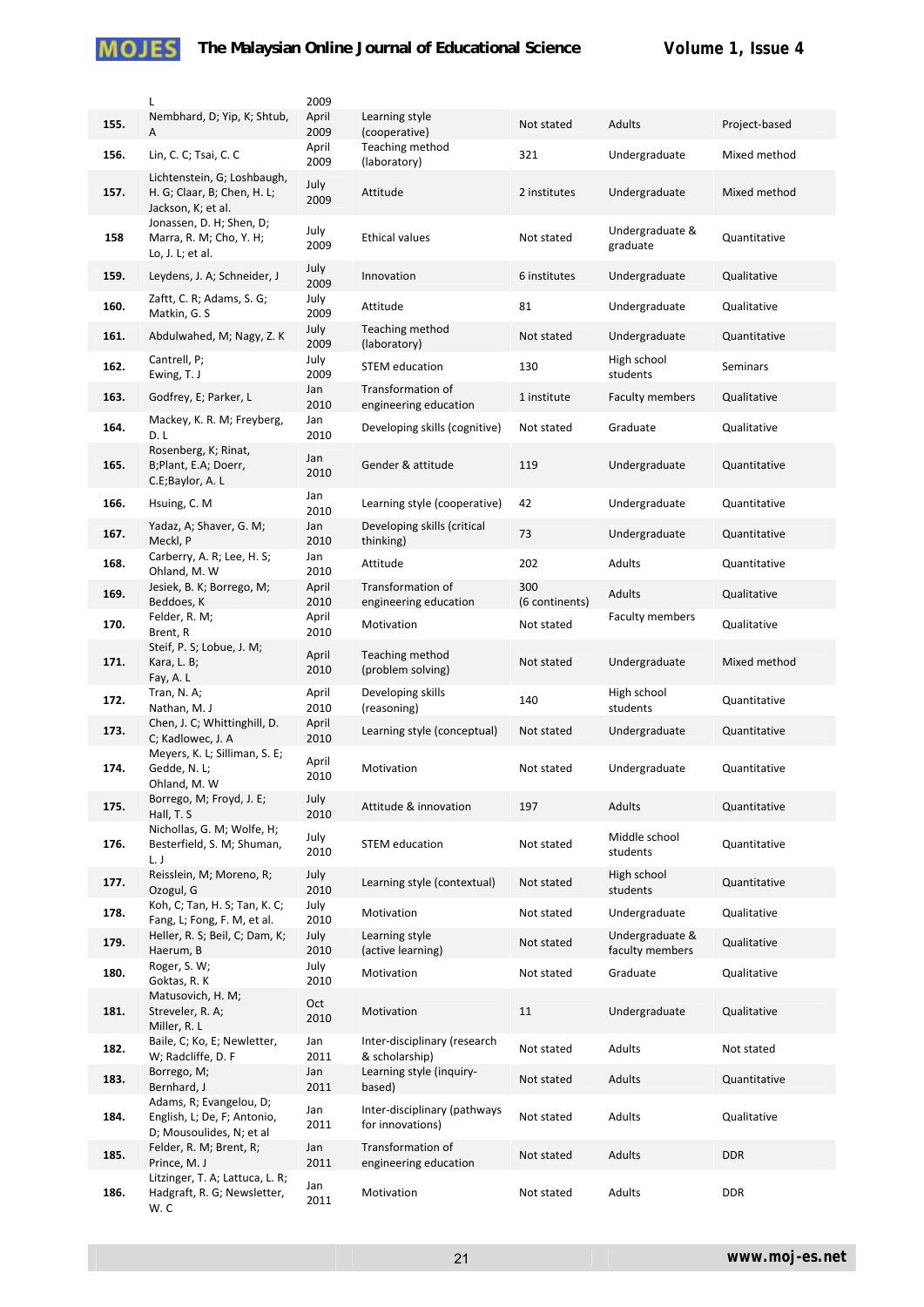| 187. | Johri, A; Olds, B. M.                                                               | Jan<br>2011   | Learning style                                             | Not stated             | Adults                             | Qualitative               |
|------|-------------------------------------------------------------------------------------|---------------|------------------------------------------------------------|------------------------|------------------------------------|---------------------------|
| 188. | Case, J. M; Light, G                                                                | Jan<br>2011   | Attitude                                                   | $\overline{7}$         | Not stated                         | Review                    |
| 189. | Anonymous                                                                           | April<br>2011 | Transformation of<br>engineering education                 | Not stated             | Not stated                         | Not stated                |
| 190. | Ohland, M. W; Brawner, C.<br>E; Camacho, M. M; Layton,<br>R.A                       | April<br>2011 | Gender                                                     | 75,000<br>9 varsities  | Adults                             | Qualitative               |
| 191. | Beddoes, K; Borrego, M                                                              | April<br>2011 | Gender                                                     | 88 articles            | Adults                             | Review<br>$(1995 - 2008)$ |
| 192. | Capobianco, B. M; Diefes,<br>D. H. A; Mena, I; Weller, J                            | April<br>2011 | Attitude & interest                                        | 400                    | Middle school<br>students          | Mixed method              |
| 193. | Dunsmore, K; Turns, J;<br>Vellin, J. M                                              | April<br>2011 | Learning style<br>(collaborative)                          | Not stated             | Undergraduate                      | Qualitative               |
| 194. | Min, Y; Zhang, G; Long, R.<br>A; Anderson, T. J; Ohland,<br>M.W                     | April<br>2011 | Gender                                                     | 100,179<br>9 varsities | Undergraduate                      | Qualitative               |
| 195. | McNair, L. D;<br>Newswander, C; Boden, D;<br>Borrego, M                             | April<br>2011 | Inter-disciplinary                                         | Not stated             | Undergraduate &<br>faculty members | Qualitative               |
| 196. | Taraban, R                                                                          | April<br>2011 | Developing skills<br>(analytical)                          | Not stated             | Undergraduate                      | Qualitative               |
| 197. | Stephens, R;<br>Richey, M                                                           | July<br>2011  | <b>STEM education</b>                                      | Large<br>database      | Middle & high<br>school students   | Qualitative               |
| 198. | Leppavirta, J                                                                       | July<br>2011  | Attitude                                                   | Not stated             | Undergraduate                      | Quantitative              |
| 199. | Lathern, S. A; Neumann, M.<br>D; Hayden, N                                          | July<br>2011  | Attitude                                                   | 125                    | Undergraduate                      | Mixed method              |
| 200. | Stump, G. S; Hilpert, J. C;<br>Husman, J; Chung, W. T;<br>Kim, W.                   | July<br>2011  | Learning style<br>(collaborative) & gender                 | 663                    | Undergraduate                      | Quantitative              |
| 201. | Taraban, R;Craig, C;<br>Anderson, E. E                                              | July<br>2011  | Teaching method (problem<br>solving)                       | Not stated             | Middle school<br>teachers          | Mixed method              |
| 202. | Duncan, D; Diefes, D. H;<br>Gentry, M                                               | July<br>2011  | Transformation of<br>engineering education                 | 40                     | Undergraduate                      | Quantitative              |
| 203. | Hundhausen, C; Agarwal, P;<br>Zollar, S. R; Carter, A                               | July<br>2011  | Teaching method (problem<br>solving)                       | Not stated             | Undergraduate                      | Quantitative              |
| 204. | Fantz, T. D; Siller, T. J;<br>DeMiranda, M. A                                       | July<br>2011  | Attitude                                                   | Not stated             | Undergraduate                      | Program                   |
| 205. | Genco, N; Holtta, O. K;<br>Seepersad, C. C                                          | Jan<br>2012   | Innovation                                                 | Not stated             | Undergraduate                      | Quantitative              |
| 206. | Schaffer, S. P; Chen, X; Zhu,<br>Х;<br>Oakes, W.C                                   | Jan<br>2012   | Inter-disciplinary                                         | 112<br>(34 teams)      | Undergraduate                      | Mixed method              |
| 207. | Passow, H. J                                                                        | Jan<br>2012   | ABET                                                       | Large<br>database      | Undergraduate                      | Quantitative              |
| 208. | Hsuing, C. M                                                                        | Jan<br>2012   | Learning style (cooperative)                               | 42                     | Undergraduate                      | Quantitative              |
| 209. | Engelbrecht, J; Bergsten, C;<br>Kagesten, O                                         | Jan<br>2012   | Developing skills<br>(computational)                       | Not stated             | Undergraduate                      | Qualitative               |
| 210. | Holsapple, M. A;<br>Carpenters, D. D; Sutkus, J.<br>A; Finelle, C. J; Harding, T. S | April<br>2012 | <b>Ethical values</b>                                      | 18 campuses            | Undergraduate &<br>faculty members | Qualitative               |
| 211. | Daly, S. R; Adams, R. S;<br>Bodner, G. M                                            | April<br>2012 | Developing skills<br>(analytical)                          | Not stated             | Adults                             | Qualitative               |
| 212. | Mogana, A. J; Brophy, S. P;<br>Bodner, G. M                                         | April<br>2012 | Teaching method<br>(computational)                         | 14                     | Undergraduate &<br>faculty members | Qualitative               |
| 213. | Lawton, D; Vye, N;<br>Bransford, J; Sanders, E;<br>Richey, M; et al.                | April<br>2012 | Learning style<br>(online learning)                        | Not stated             | Undergraduate                      | <b>DDR</b>                |
| 214. | Brawner, C. E; Camacho, M.<br>M; Lord, S. M; Long, R. A;<br>Ohland, M. W            | April<br>2012 | Gender                                                     | Large<br>database      | Undergraduate                      | Mixed method              |
| 215. | Litzler, E; Young, J                                                                | April<br>2012 | Attitude                                                   | Not stated             | Undergraduate                      | Qualitative               |
| 216. | Harding, T. S; Carpenters,<br>D. D; Finelle, C. J                                   | April<br>2012 | Ethical value, developing<br>skills (reasoning) & attitude | 380                    | Undergraduate                      | Qualitative               |
| 217. | Diefes, D. H. A; Zawojewski,<br>J. S; Hjalmarson, M. A;<br>Cardella, M. E           | April<br>2012 | Assessment                                                 | Not stated             | Adults                             | Quantitative              |